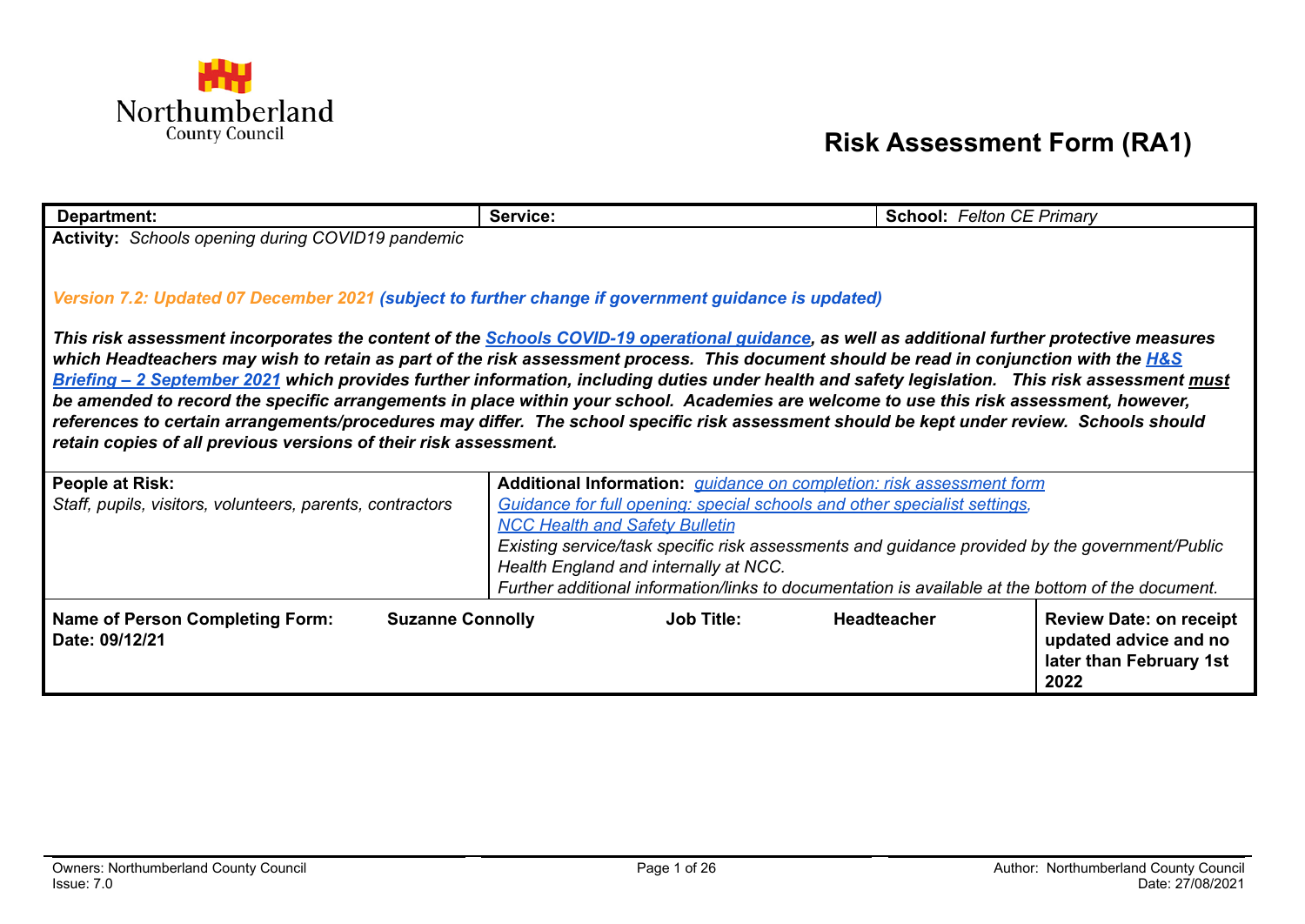| <b>Hazard</b>                                                                                                                                      | <b>Risk</b>                                                                                                                                         | <b>Initial</b><br>Rating<br>L, M, H | <b>Existing Control Measures</b>                                                                                                                                                                                                                                                                                                                                                                                                                                                                                                                                                                                                            | <b>Initial</b><br>Rating<br>L, M, H | <b>Additional Action Required</b><br>(action by whom and completion date - use<br>separate Action Plan if necessary)                                                                                                                                                                          |
|----------------------------------------------------------------------------------------------------------------------------------------------------|-----------------------------------------------------------------------------------------------------------------------------------------------------|-------------------------------------|---------------------------------------------------------------------------------------------------------------------------------------------------------------------------------------------------------------------------------------------------------------------------------------------------------------------------------------------------------------------------------------------------------------------------------------------------------------------------------------------------------------------------------------------------------------------------------------------------------------------------------------------|-------------------------------------|-----------------------------------------------------------------------------------------------------------------------------------------------------------------------------------------------------------------------------------------------------------------------------------------------|
| <b>Prevalence of</b><br><b>COVID-19 variants</b><br>of concern in the<br>community (<br><b>Omnicron variant)</b>                                   | <b>Higher risk of</b><br>transmission.                                                                                                              | H                                   | All relevant risk assessments and arrangements have<br>been reviewed and updated in light of temporary local<br>and national rules surrounding the Omnicron variant                                                                                                                                                                                                                                                                                                                                                                                                                                                                         | L                                   | [Please see e-courier article dated 7<br>December 20211                                                                                                                                                                                                                                       |
| Inadequate testing<br>/ maintenance and<br>fire safety<br>arrangements<br>during the covid19<br>pandemic.<br>Opening after<br>reduced<br>occupancy | Equipment /<br>system failure<br>leading to<br>enhanced physical<br>or biological risks<br>to people                                                | M                                   | Essential maintenance/testing as detailed below will<br>continue to be undertaken during periods of reduced<br>occupancy [HT has ensured the necessary checks<br>have taken place for any parts of the building being<br>reopened following holiday period].<br>Statutory testing and maintenance, such as water<br>hygiene testing/flushing, lifts, gas supply/safety, fire<br>alarm system, emergency lighting, fixed electrical<br>installation, play/sporting equipment are maintained as<br>normal - see online record held by School office<br>Fire doors are always operational and fire evacuation<br>procedures have been reviewed | L                                   | Fire risk assessment has been<br>reviewed and the associated<br>modifications / additional measures<br>implemented to maintain an effective<br>fire strategy (e.g. escape routes, doors<br>held open etc). Any changes to the fire<br>risk assessment have been<br>communicated to all staff. |
| Inadequate safety<br>management<br>documentation<br>(policies, risk<br>assessments etc)                                                            | Increased risk of<br>contracting<br>Coronavirus<br>through lack of<br>planning.<br>Equipment /<br>system failure<br>leading to<br>enhanced physical | $\boldsymbol{M}$                    | The arrangements in the Covid19 risk assessment are<br>monitored on receipt of new guidance and at least<br>monthly with weekly walking checks and kept under<br>review. Relevant policies, procedures and other risk<br>assessments have been reviewed and updated where<br>necessary and shared with staff. Arrangements are<br>monitored and kept under review, with staff given the<br>opportunity to comment and feedback on arrangements.<br>Procedures have been documented for:<br>Individuals becoming Covid symptomatic on site<br>or the school becoming aware of someone                                                        | L                                   | Advice will be provided directly<br>from the NCC public health<br>The Northumberland<br>team.<br><b>Local Outbreak Prevention Plan</b><br>is also available on the County<br>Council webpage.                                                                                                 |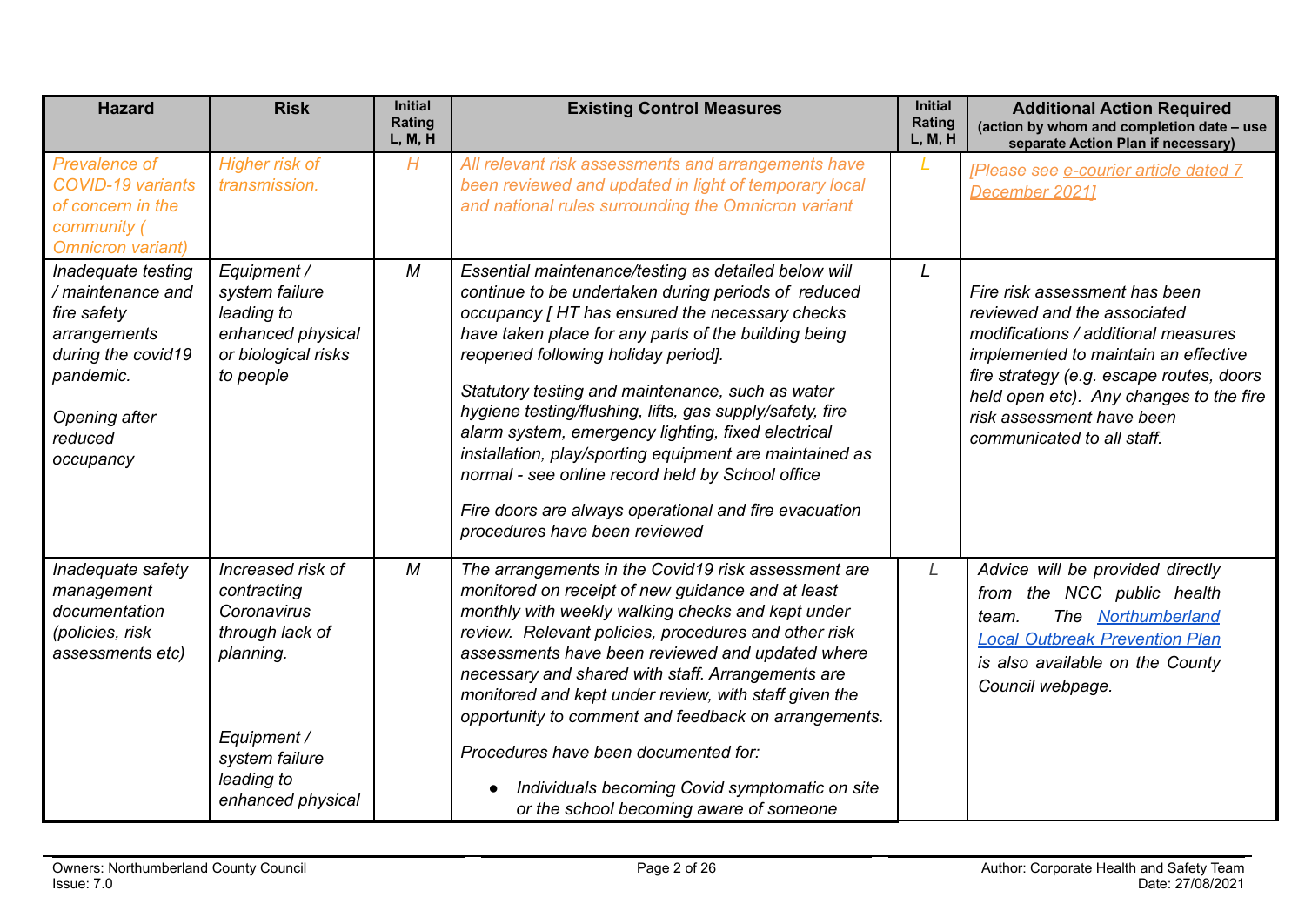|                                                                                                                                      | or biological risks<br>to people.                                                                                                              |   | symptomatic who has recently attended the<br>school<br>A school *Outbreak Management Plan is in<br>place. This records how the school will respond<br>to an outbreak of COVID-19 in the school or<br>community. Outbreak contingency plan                                                                                                                                                                                                                                                                                                                                                                                                                     |   |                                                                                                                                                                                                                                                                                                                                                                |
|--------------------------------------------------------------------------------------------------------------------------------------|------------------------------------------------------------------------------------------------------------------------------------------------|---|---------------------------------------------------------------------------------------------------------------------------------------------------------------------------------------------------------------------------------------------------------------------------------------------------------------------------------------------------------------------------------------------------------------------------------------------------------------------------------------------------------------------------------------------------------------------------------------------------------------------------------------------------------------|---|----------------------------------------------------------------------------------------------------------------------------------------------------------------------------------------------------------------------------------------------------------------------------------------------------------------------------------------------------------------|
| Outbreak of<br>Covid-19 in local<br>area or school<br>resulting in the<br>need to step up<br>protective<br>measures                  |                                                                                                                                                | H | A school *Outbreak Management Plan is in place. This<br>records how the school will respond to an outbreak of<br>COVID-19 in the school or community. outbreak<br>contingency plan<br>Further advice is sought from the NCC Public Health<br>Team once numbers increase as per the threshold<br>figures determined in the plan.<br>[*All education settings should have an outbreak<br>management plans which outlines how it would operate<br>if any of the measures described in the Contingency<br><b>Framework Guidance are implemented.]</b>                                                                                                             | L | The Northumberland Local Outbreak<br><b>Prevention Plan will be instigated by</b><br>the Director or Public Health. The<br>Headteacher will fully cooperate with<br>the process and follow advice from<br>the NCC public health team/health<br>protection team.<br>[certain protective measures may<br>need to be reintroduced in response<br>to an outbreak]. |
| <b>Inadequate</b><br>ventilation.<br>Unable to achieve<br>a comfortable (or<br>legal minimum)<br>temperature within<br>the building. | Increase in risk of<br>transmission of<br>Covid19.<br><b>Occupants</b><br>become cold - poor<br>concentration<br>levels impact on<br>learning. | H | We have recorded our own arrangements for ventilating<br>specific areas/spaces in our bubble specific RAs and<br>shared this with staff. Due regard is to be given to the<br>information on how best to maintain ventilation in the<br><b>H&amp;S FAQ document, *HSE information, CIBSE -</b><br>Ventilation Guidance and the latest government<br>guidance for schools.<br>We follow the General principles when using natural<br>ventilation which include opening windows. In cooler<br>weather windows are to be opened just enough to<br>provide constant background ventilation, and opened<br>more fully when unoccupied to purge the air in the space | L | HSE video on Covid19 and<br>ventilation:<br>https://www.youtube.com/watch?v=hk<br><b>K LZeUGXM</b><br>[*Where Co2 monitors have been<br>issued by DfE as a tool for identifying<br>poorly ventilated areas for<br>improvement, these are only used in<br>accordance with instruction and<br>training provided - see also HSE<br>information provided earlier]  |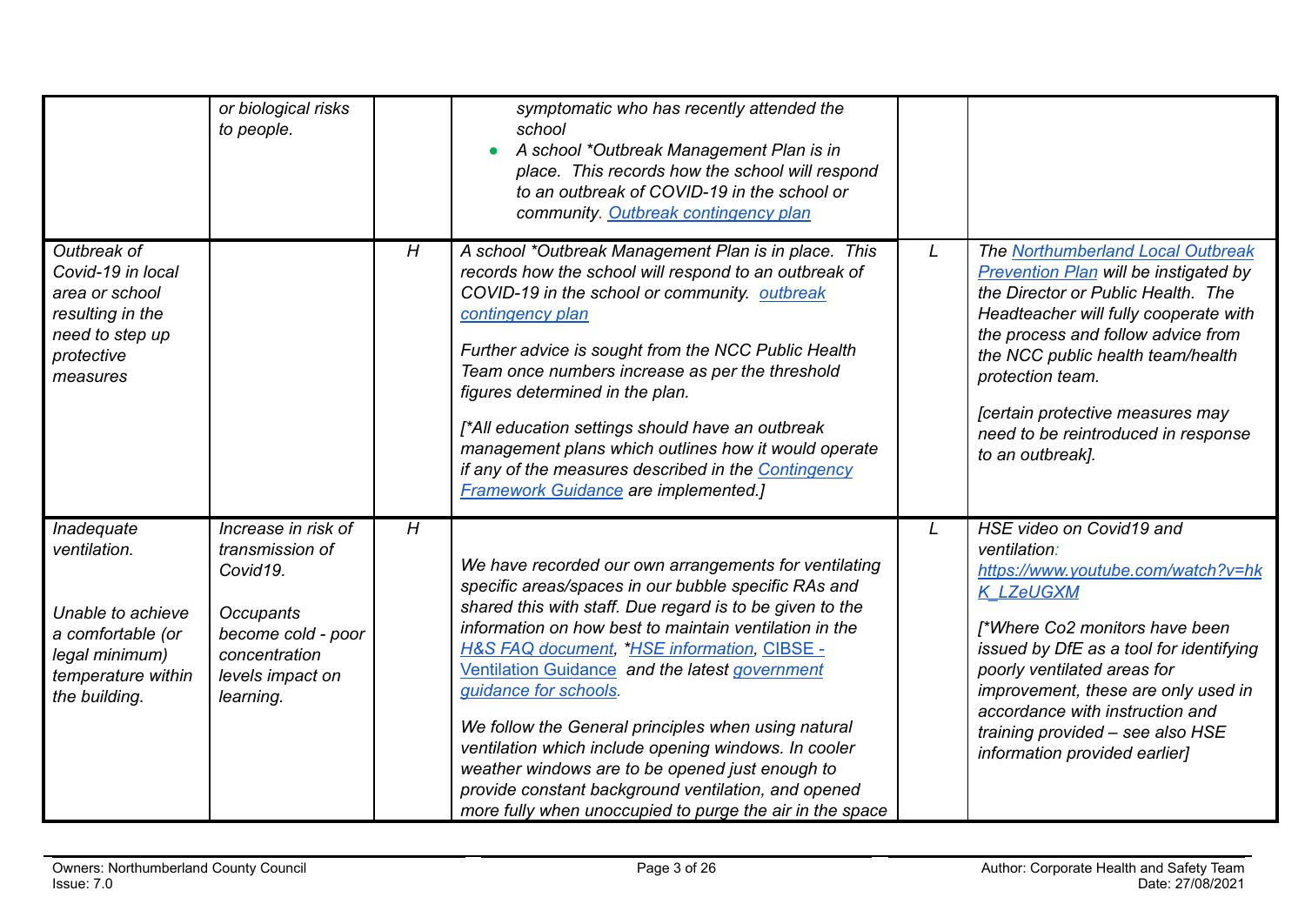|                                                                                                |                                                                                                                             |   | (e.g. between classes, during break and lunch). Rooms<br>should, where possible, be fully ventilated for at least 15<br>minutes prior to and following use.<br>Opening internal doors and corridor skylights also<br>assists with creating a throughput of air. If necessary<br>we will consider using external opening doors (as long<br>as they are not fire doors and where safe to do so)<br>All windows opened high level windows in preference to<br>low level to reduce draughts<br>Seating arranged as far as possible to avoid direct<br>drafts.<br>Mechanical ventilation/heating systems are maintained<br>in accordance with the manufacturers recommendations.<br>Fan heating system had been services cleaned and<br>filters changed to ensure it is safe to use with<br>appropriate ventilation in place from end of Spring 1<br>2021 - see next column for details of action |   | Occupied rooms with no ventilation -<br>their use should be avoided.<br>Consider installation of window fans<br>to provide natural ventilation.<br>Ceiling fans/portable fans can be<br>used to aid air flow where there are<br>stagnant air pockets in rooms.<br>Providing flexibility to the school<br>uniform policy to allow additional,<br>suitable indoor clothing to be worn.<br>[Wall mounted fan convector coil<br>heating systems - All schools have<br>been contacted directly by the NCC<br>Property Services team to identify<br>buildings with this type of system - an<br>inspection of these systems has been<br>carried out and further maintenance<br>undertaken where needed. See FAQ<br>for further details or contact Property<br>Services or your heating maintenance<br>company for further advice.] |
|------------------------------------------------------------------------------------------------|-----------------------------------------------------------------------------------------------------------------------------|---|----------------------------------------------------------------------------------------------------------------------------------------------------------------------------------------------------------------------------------------------------------------------------------------------------------------------------------------------------------------------------------------------------------------------------------------------------------------------------------------------------------------------------------------------------------------------------------------------------------------------------------------------------------------------------------------------------------------------------------------------------------------------------------------------------------------------------------------------------------------------------------------------|---|-----------------------------------------------------------------------------------------------------------------------------------------------------------------------------------------------------------------------------------------------------------------------------------------------------------------------------------------------------------------------------------------------------------------------------------------------------------------------------------------------------------------------------------------------------------------------------------------------------------------------------------------------------------------------------------------------------------------------------------------------------------------------------------------------------------------------------|
| Contact with others<br>who may have<br>Coronavirus<br>Inadvertent<br>transmission to<br>others | Exposure to live<br>virus resulting in<br>contracting<br>Coronavirus.<br>Exacerbation of<br>existing medical<br>conditions. | H | General protective measures across school<br>Public health advice on testing, self-isolation and<br>managing confirmed cases of COVID-19 is followed,<br>with protective measures being escalated if there is an<br>outbreak within the school. Anyone travelling from a<br>foreign country must comply with government guidance<br>on self isolation: Travel abroad and coronavirus<br>(COVID-19) - GOV.UK (www.gov.uk)                                                                                                                                                                                                                                                                                                                                                                                                                                                                     | M | Notices and information on Covid<br>rules/protective measures are<br>displayed in school.<br>The e-Bug Coronavirus website<br>contains free resources for schools,<br>including materials to encourage good<br>hand and respiratory hygiene.                                                                                                                                                                                                                                                                                                                                                                                                                                                                                                                                                                                |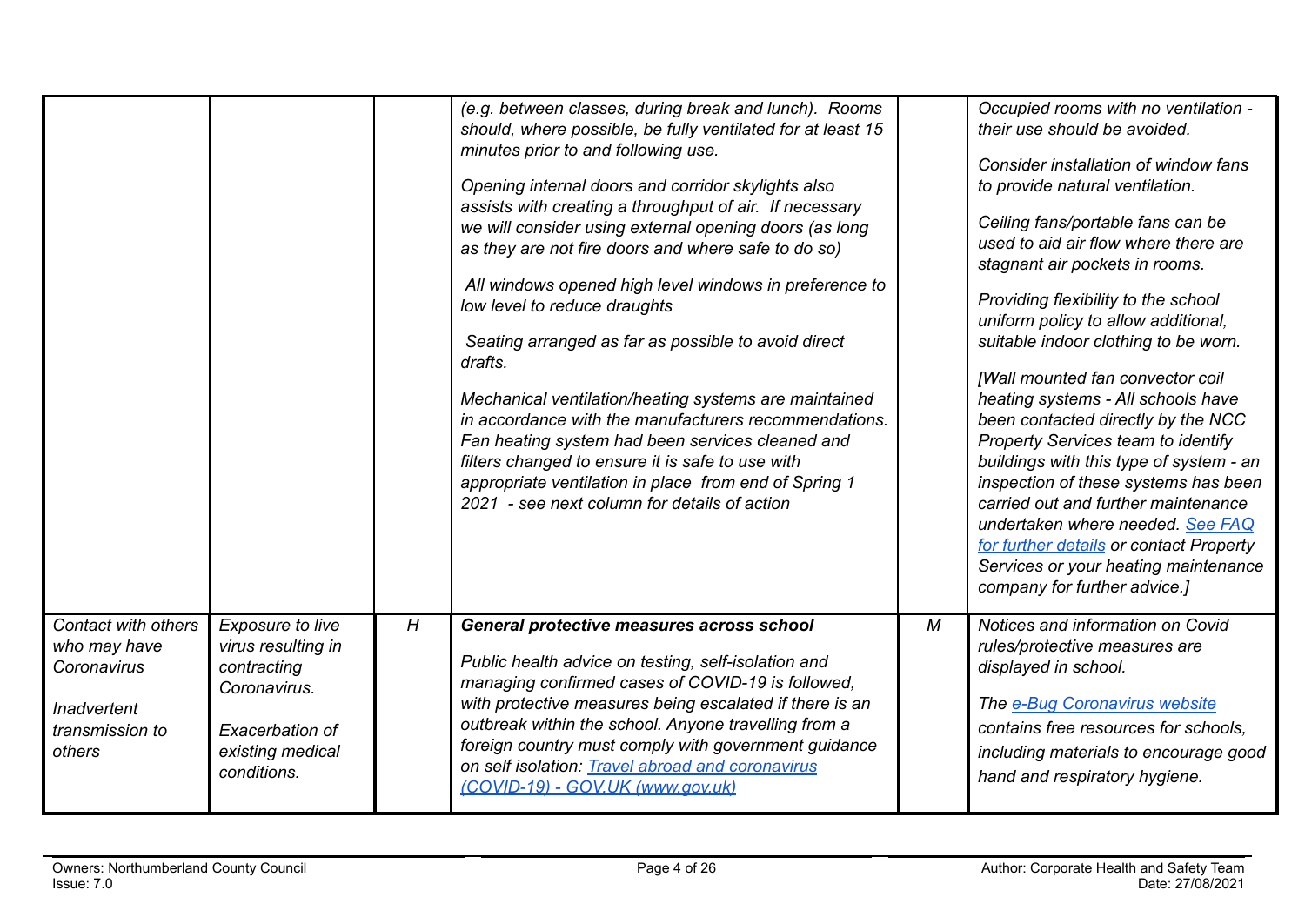| Good hand hygiene is encouraged amongst staff and<br>pupils. Pupils clean their hands regularly, including<br>when they arrive at school, return from breaks, change<br>rooms, before and after eating, after sneezing or<br>coughing. Washing hands thoroughly for 20 seconds<br>with soap and water and or use of alcohol hand rub or<br>sanitiser | The location of items (e.g. signage,<br>hand sanitiser stations, lidded bins in<br>classrooms and in other key<br>locations) is reviewed and cited with<br>regard to site specific circumstances<br>to ensure ease of use. |
|------------------------------------------------------------------------------------------------------------------------------------------------------------------------------------------------------------------------------------------------------------------------------------------------------------------------------------------------------|----------------------------------------------------------------------------------------------------------------------------------------------------------------------------------------------------------------------------|
| Good respiratory hygiene is encouraged. Promote the                                                                                                                                                                                                                                                                                                  | See: COVID-19: quidance on                                                                                                                                                                                                 |
| 'catch it, bin it, kill it' approach. Disposable tissues are                                                                                                                                                                                                                                                                                         | shielding and protecting people                                                                                                                                                                                            |
| provided along with bins for used tissues and other                                                                                                                                                                                                                                                                                                  | defined on medical grounds as                                                                                                                                                                                              |
| waste. This waste is bagged and disposed of.                                                                                                                                                                                                                                                                                                         | extremely vulnerable                                                                                                                                                                                                       |
| Appropriate cleaning regimes are in place, including                                                                                                                                                                                                                                                                                                 | <b>Pregnant workers model risk</b>                                                                                                                                                                                         |
| regular cleaning of areas and equipment with a                                                                                                                                                                                                                                                                                                       | assessment (to be completed in                                                                                                                                                                                             |
| particular focus on frequently touched surfaces.                                                                                                                                                                                                                                                                                                     | conjunction with the above CEV/CV                                                                                                                                                                                          |
| Occupied spaces are well ventilated (see separate                                                                                                                                                                                                                                                                                                    | assessment for vulnerable staff).                                                                                                                                                                                          |
| section below)                                                                                                                                                                                                                                                                                                                                       | [Schools should be aware that                                                                                                                                                                                              |
| Staff maintain social distancing where possible.                                                                                                                                                                                                                                                                                                     | pregnant women from 28 weeks'                                                                                                                                                                                              |
| Face coverings are worn by staff/visitors in accordance                                                                                                                                                                                                                                                                                              | gestation, or those with underlying                                                                                                                                                                                        |
| with the school's face covering risk assessment and any                                                                                                                                                                                                                                                                                              | health conditions at any gestation,                                                                                                                                                                                        |
| individual risk assessment [this control should be                                                                                                                                                                                                                                                                                                   | may be at greater risk of severe                                                                                                                                                                                           |
| considered during periods of high transmission of                                                                                                                                                                                                                                                                                                    | illness from coronavirus (COVID-19).]                                                                                                                                                                                      |
| COVID-19, with more stringent use during outbreaks in                                                                                                                                                                                                                                                                                                | See also: Advice for Pregnant                                                                                                                                                                                              |
| schools]                                                                                                                                                                                                                                                                                                                                             | <b>Workers and COVID-19 vaccination: a</b>                                                                                                                                                                                 |
| Twice weekly lateral flow device (LFD) testing is carried                                                                                                                                                                                                                                                                                            | quide for women of childbearing age.                                                                                                                                                                                       |
| out by staff to help identify asymptomatic cases.                                                                                                                                                                                                                                                                                                    | pregnant or breastfeeding (Includes                                                                                                                                                                                        |
| Anyone displaying any symptoms of coronavirus are not                                                                                                                                                                                                                                                                                                | information on additional risk factors                                                                                                                                                                                     |
| permitted on the premises                                                                                                                                                                                                                                                                                                                            | for pregnant women, such as age,                                                                                                                                                                                           |
| Most staff, and eligible pupils, have now received both                                                                                                                                                                                                                                                                                              | <b>BMI, third trimester, BAME</b>                                                                                                                                                                                          |
| Covid19 vaccines. All individuals are encouraged to                                                                                                                                                                                                                                                                                                  | background)                                                                                                                                                                                                                |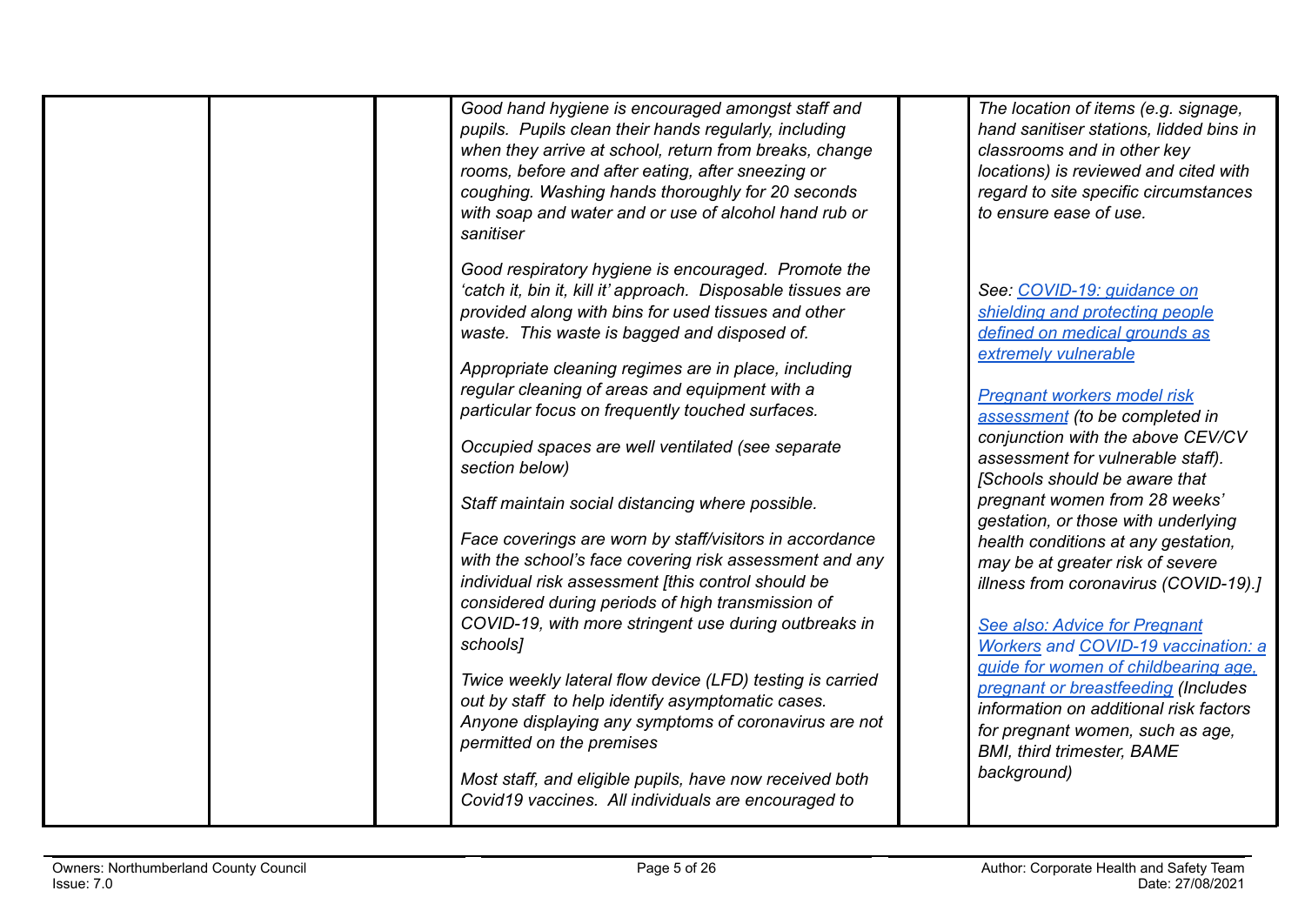| take up their vaccine, including any booster vaccination,<br>where appropriate. This offers very good protection<br>against the virus to reduce spread and also reduces the<br>chance of a person becoming severely unwell.<br><b>Vulnerable Staff</b><br>(see model CEV/CV individual risk assessment for<br>process/further guidance, including vaccination status)<br>An individual Risk Assessment is in place for staff who<br>are 'clinically extremely vulnerable' (CEV), 'clinically<br>vulnerable' (CV) and pregnant. A separate assessment<br>is in place for those from a BAME background. Given<br>the change in the school Covid risk assessment for the<br>Autumn term, risk assessments for all vulnerable staff<br>will be reviewed. Reviews will also take place if there is<br>an outbreak within the school.<br>Unvaccinated vulnerable staff<br>Where the individual is vulnerable and unvaccinated.<br>more robust control measures or reasonable<br>adjustments to their role must be made. In relation to<br>unvaccinated CEV staff or those who are 28 weeks<br>pregnant or more, where the risk cannot be adequately<br>reduced, these staff are supported to work from home,<br>unless robust control measures or reasonable<br>adjustment to their role can be implemented.<br>Advice is sought from the school's own HR/Occupational<br>Health provider and the person consults their physician<br>where appropriate. | <b>BAME</b> risk assessment<br>Head teachers/Senior managers are<br>to ask staff to inform them<br>immediately if their situation changes. |
|---------------------------------------------------------------------------------------------------------------------------------------------------------------------------------------------------------------------------------------------------------------------------------------------------------------------------------------------------------------------------------------------------------------------------------------------------------------------------------------------------------------------------------------------------------------------------------------------------------------------------------------------------------------------------------------------------------------------------------------------------------------------------------------------------------------------------------------------------------------------------------------------------------------------------------------------------------------------------------------------------------------------------------------------------------------------------------------------------------------------------------------------------------------------------------------------------------------------------------------------------------------------------------------------------------------------------------------------------------------------------------------------------------------------------------------------------|--------------------------------------------------------------------------------------------------------------------------------------------|
|                                                                                                                                                                                                                                                                                                                                                                                                                                                                                                                                                                                                                                                                                                                                                                                                                                                                                                                                                                                                                                                                                                                                                                                                                                                                                                                                                                                                                                                   |                                                                                                                                            |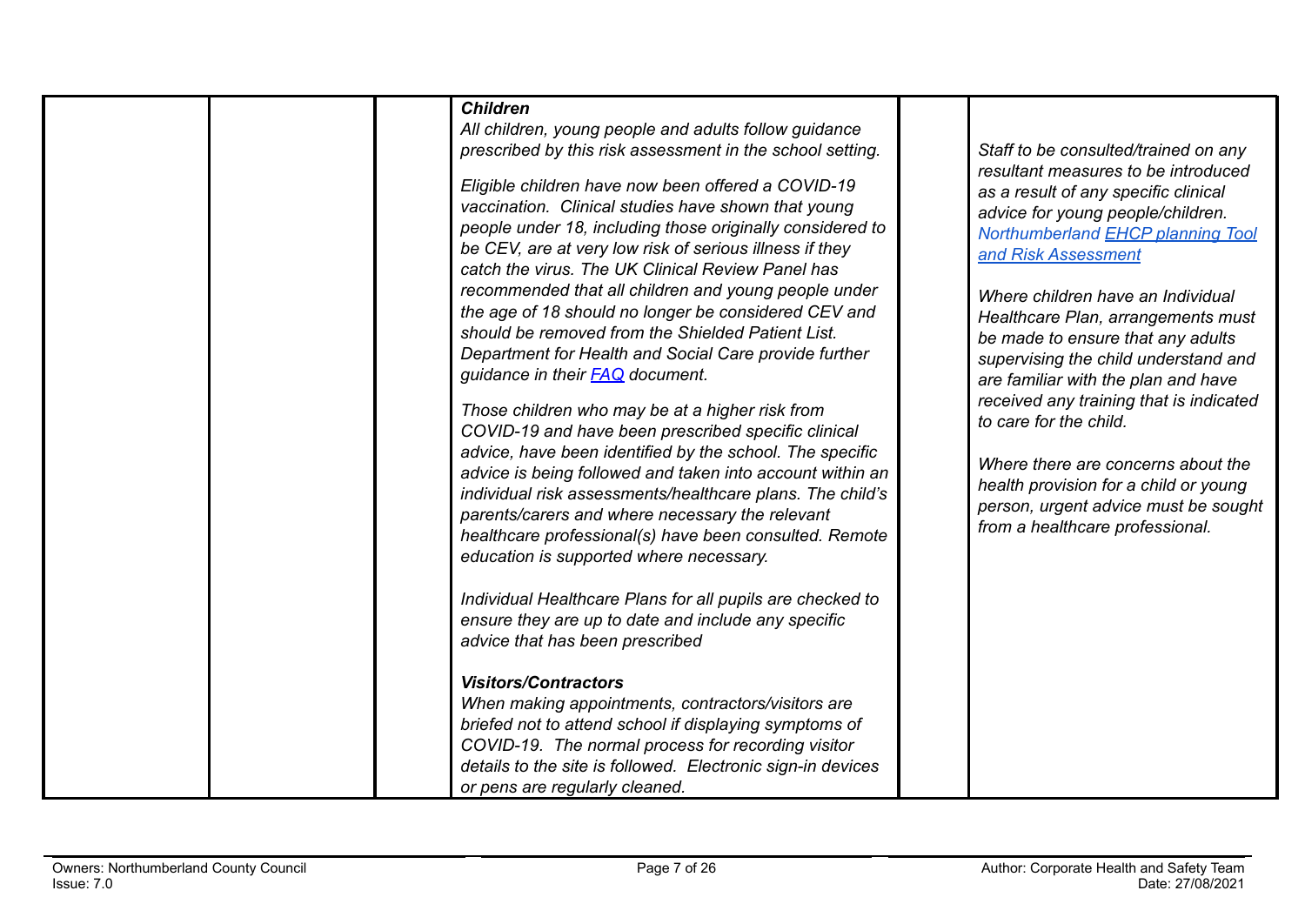| Reception areas/waiting areas are marked to identify<br>social distancing.<br>Visitor contact information is retained for 21 days to<br>support the NHS test and trace programme (Visitor<br><b>Audit/Questionnaire)</b> . This should include details of all<br>visiting staff-<br>H<br>Staff/Pupils<br>$\cal M$<br><b>Schools follow the process</b><br>Others contracting<br>Staff/pupils have been instructed they must not attend<br>detailed in the NCC flowchart<br>displaying<br>virus<br>school if they are symptomatic/test positive.<br>symptoms of<br>"Managing Covid-19 in<br>coronavirus whilst<br><b>Northumberland Schools and</b><br>A protocol is in and has been shared with all staff who<br>at school<br>settings" and complete the new<br>are clear on what action to take if someone becomes<br>simplified report form in relation to<br>symptomatic whilst at school.<br>the symptomatic person (both for<br><i>r</i> symptomatic<br>PHE guidance on action to take if a person becomes<br>staff and pupils).<br>persons are<br>symptomatic on site is followed along with the PHE<br>Ensure home and emergency<br>required to have a<br>guidance on 'cleaning and waste'.<br>PCR test]<br>contacts are up to date.<br>Head Teacher / School Lead / parent / carer is notified<br>The school has a small supply of PCR<br>Contact with others<br>immediately and the staff member / pupil is sent home,<br>home test kits which can be used in<br>who are<br>avoiding public and school Transport where possible,<br>very exceptional cases (Coronavirus<br>symptomatic or<br>and advised to take an urgent PCR test. If they are<br>who have tested<br>(COVID-19): test kits for schools and<br>seriously ill 999 are contacted.<br>positive<br><b>FE</b> providers)<br>If a child is awaiting collection, they should be moved, if<br>possible, to a room where they can be isolated behind a<br><b>Positive cases of Covid-19</b><br>closed door, depending on the age of the child and with<br>confirmed by a PCR test must be<br>appropriate adult supervision if required. Ideally, a<br>recorded via ANVIL, as they may be<br>window should be opened for ventilation. If it is not<br><b>RIDDOR reportable (for schools in</b><br>possible to isolate them, move them to an area which is<br>the H&S SLA and normally utilise<br>at least 2 metres away from other people.<br>ANVIL).<br>PPE is only required by staff caring for the child while |  |  |                                    |
|-----------------------------------------------------------------------------------------------------------------------------------------------------------------------------------------------------------------------------------------------------------------------------------------------------------------------------------------------------------------------------------------------------------------------------------------------------------------------------------------------------------------------------------------------------------------------------------------------------------------------------------------------------------------------------------------------------------------------------------------------------------------------------------------------------------------------------------------------------------------------------------------------------------------------------------------------------------------------------------------------------------------------------------------------------------------------------------------------------------------------------------------------------------------------------------------------------------------------------------------------------------------------------------------------------------------------------------------------------------------------------------------------------------------------------------------------------------------------------------------------------------------------------------------------------------------------------------------------------------------------------------------------------------------------------------------------------------------------------------------------------------------------------------------------------------------------------------------------------------------------------------------------------------------------------------------------------------------------------------------------------------------------------------------------------------------------------------------------------------------------------------------------------------------------------------------------------------------------------------------------------------------------------------------------------------------------------------------------------------------------------------------------------------------------------------------------------------------------------------|--|--|------------------------------------|
|                                                                                                                                                                                                                                                                                                                                                                                                                                                                                                                                                                                                                                                                                                                                                                                                                                                                                                                                                                                                                                                                                                                                                                                                                                                                                                                                                                                                                                                                                                                                                                                                                                                                                                                                                                                                                                                                                                                                                                                                                                                                                                                                                                                                                                                                                                                                                                                                                                                                                   |  |  |                                    |
| they await collection in the following circumstances:                                                                                                                                                                                                                                                                                                                                                                                                                                                                                                                                                                                                                                                                                                                                                                                                                                                                                                                                                                                                                                                                                                                                                                                                                                                                                                                                                                                                                                                                                                                                                                                                                                                                                                                                                                                                                                                                                                                                                                                                                                                                                                                                                                                                                                                                                                                                                                                                                             |  |  | Close contacts of a confirmed case |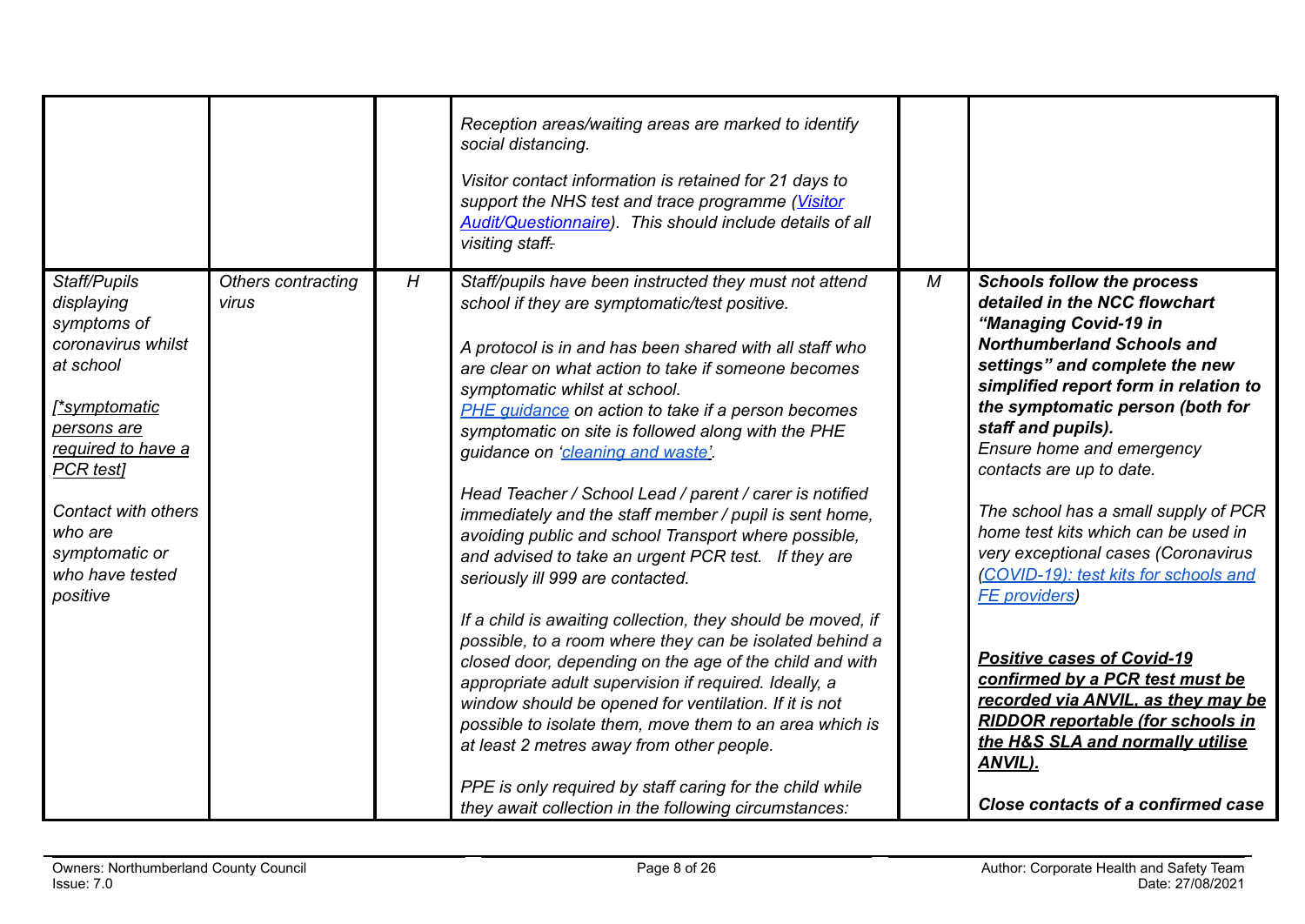|  | (see also <b>Symptomatic children action list for schools</b><br>and Safe working in education, childcare and children's<br>social care settings, including the use of personal<br>protective equipment (PPE))<br>• a fluid resistant (type IIR) face mask should be<br>worn if a distance of 2 metres cannot be<br>maintained<br>if contact is necessary, then disposable gloves,<br>apron and a face mask should be worn<br>eye protection (e.g. visor or goggles) if a risk<br>assessment determines that there is a risk of<br>fluids entering the eye, for example, from<br>coughing, spitting or vomiting. | NHS Test and Trace will carry out<br>close contact tracing if the PCR test<br>comes back positive. Individuals who<br>are no longer required to self isolate if<br>they are a close contact can attend<br>school but will be advised to book a<br>PCR test by Test and Trace. Those<br>who do not meet the criteria are<br>legally required to self isolate. [from<br>16 August the criteria changed in<br>relation to certain double vaccinated<br>adults and young people under 18<br>years old]. |
|--|------------------------------------------------------------------------------------------------------------------------------------------------------------------------------------------------------------------------------------------------------------------------------------------------------------------------------------------------------------------------------------------------------------------------------------------------------------------------------------------------------------------------------------------------------------------------------------------------------------------|-----------------------------------------------------------------------------------------------------------------------------------------------------------------------------------------------------------------------------------------------------------------------------------------------------------------------------------------------------------------------------------------------------------------------------------------------------------------------------------------------------|
|  | They should wash their hands thoroughly for 20<br>seconds after any contact with someone who is<br>unwell.                                                                                                                                                                                                                                                                                                                                                                                                                                                                                                       | In respect of the Omicron variant of<br>COVID-19, all individuals who have<br>been identified as a close contact of a<br>suspected or confirmed case of the                                                                                                                                                                                                                                                                                                                                         |
|  | Any members of staff who have helped someone with<br>symptoms should be vigilant for symptoms and<br>self-isolate and arrange a PCR test if they become<br>symptomatic                                                                                                                                                                                                                                                                                                                                                                                                                                           | Omicron variant, irrespective of<br>vaccination status and age, will be<br>contacted<br>and<br>required<br>to<br>self-isolate immediately and asked<br>to book a PCR test. Close contacts                                                                                                                                                                                                                                                                                                           |
|  | Staff / pupil or parents / carers are requested to inform                                                                                                                                                                                                                                                                                                                                                                                                                                                                                                                                                        | will be informed by the local health                                                                                                                                                                                                                                                                                                                                                                                                                                                                |
|  | the school as soon as they receive their test result<br>(positive or negative).                                                                                                                                                                                                                                                                                                                                                                                                                                                                                                                                  | protection team or NHS Test and<br>Trace if they fall into this category and<br>will be provided with advice about                                                                                                                                                                                                                                                                                                                                                                                  |
|  | If the PCR test comes back positive, the individual<br>should follow Stay at home: guidance for households<br>with possible or confirmed coronavirus (COVID-19)<br>infection                                                                                                                                                                                                                                                                                                                                                                                                                                     | self-isolation.                                                                                                                                                                                                                                                                                                                                                                                                                                                                                     |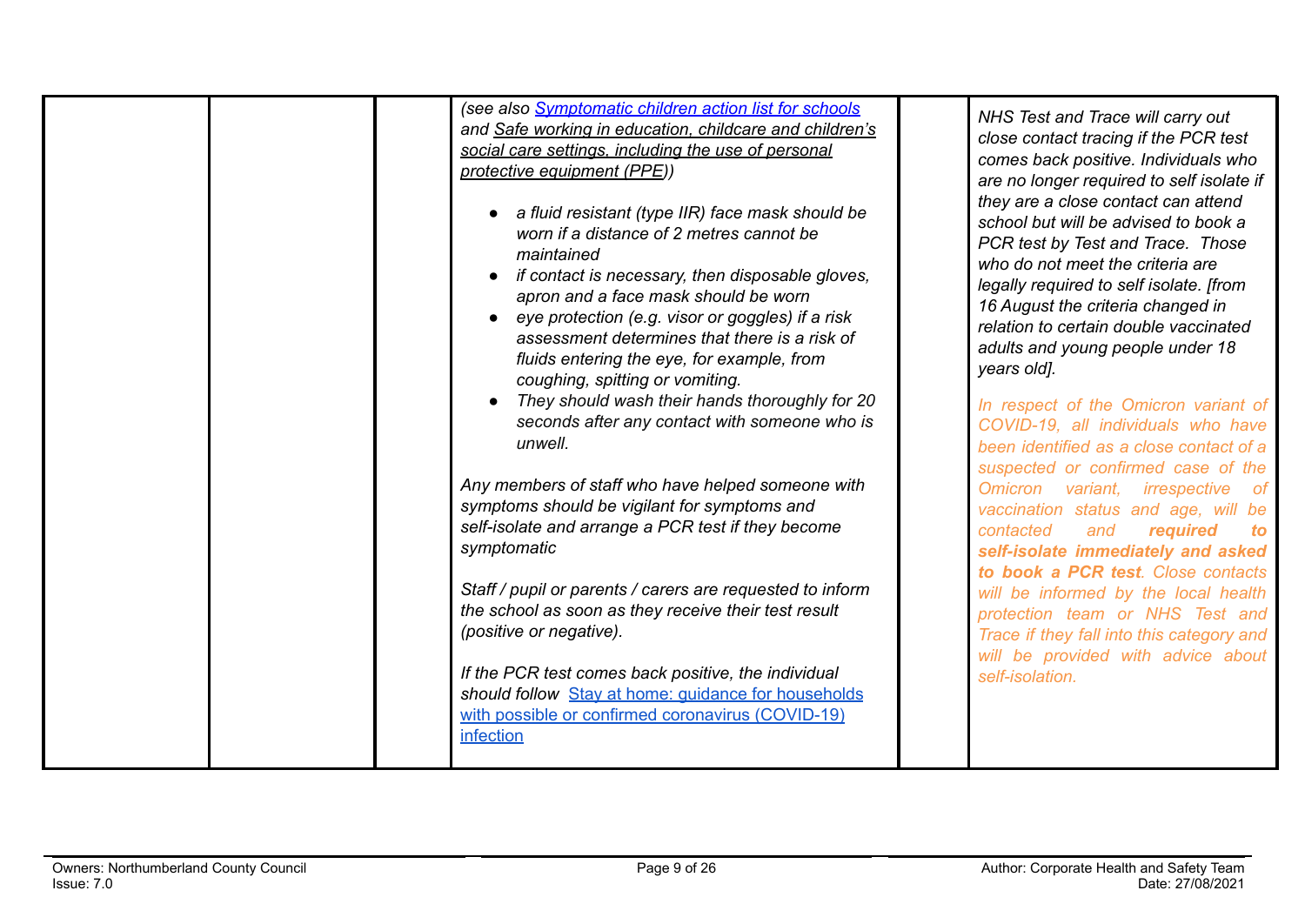|                                                                                                                                                                         |                                                                                         |   | Where the staff member / pupil tests negative, they can<br>return to their setting when they are medically fit to do<br>SO.                                                                                                                                                                                                                                                                                                                                                                                                                                                                                                                                                                                                                                |   |                                                                                                                                                                                                                                                                                                                                                                                                                                                                                              |
|-------------------------------------------------------------------------------------------------------------------------------------------------------------------------|-----------------------------------------------------------------------------------------|---|------------------------------------------------------------------------------------------------------------------------------------------------------------------------------------------------------------------------------------------------------------------------------------------------------------------------------------------------------------------------------------------------------------------------------------------------------------------------------------------------------------------------------------------------------------------------------------------------------------------------------------------------------------------------------------------------------------------------------------------------------------|---|----------------------------------------------------------------------------------------------------------------------------------------------------------------------------------------------------------------------------------------------------------------------------------------------------------------------------------------------------------------------------------------------------------------------------------------------------------------------------------------------|
| All<br>teaching/classroom<br>activities; early<br>years, primary and<br>secondary<br>(see also section<br>on 'Shared<br>Learning<br>Spaces/practical<br>teaching below) | Contracting<br>coronavirus - staff<br>and pupils, passing<br>onto vulnerable<br>persons | H | The following measures are in place;<br>Classrooms are well ventilated [see specific section<br>on ventilation]<br>• A suitable cleaning schedule is in place for<br>desks/chairs/equipment (minimum twice a day)<br>• Staff supervise hand hygiene arrangements for<br>younger children and those with additional needs.<br>Measures are in place to ensure more independent<br>older pupils are following good hygiene practices.<br>• Pupils are asked to report if they become unwell and<br>staff informally monitor for presence of symptoms.<br>The school protocol for persons becoming<br>symptomatic on site is followed [add link to<br>document or refer to separate part of risk<br>assessment]<br>• No sharing of stationery (pens, pencils) | L | Review Schools: coronavirus<br>operational quidance<br><b>Actions for early years and childcare</b><br>providers during the coronavirus<br>(COVID-19) outbreak<br>Breakfast and after-school provision<br>are provided [delete if appropriate or<br>record arrangements in separate<br>Covid risk assessment for these<br>activities]<br><b>Protective measures for holiday and</b><br>after-school clubs, and other<br>out-of-school settings during the<br>coronavirus (COVID-19) outbreak |
|                                                                                                                                                                         |                                                                                         |   | <b>Groupings</b><br>Although bubble groups are no longer in place, where<br>natural groupings are achievable, which limit mixing and<br>don't impact on education, this is implemented<br>Early years/nursery - children are able to remain in a<br>group in the same space with limited or no mixing with<br>other year groups except in well ventilated space at<br>lunch time. A separate play area is provided. Parental<br>drop off/pick up is done outdoors, where possible.                                                                                                                                                                                                                                                                         |   | Science - practical work is in line with<br><b>CLEAPSS</b> Guide to doing practical<br>work during the COVID-19 pandemic.<br>Risk assessments are in place.<br>On advice from the Public Health<br>Team, bubble groups may need to be<br>reintroduced as an additional<br>protective measure if there is an<br>outbreak in school. Previous<br>arrangements for bubble groups will<br>be reinstated [record detail of                                                                        |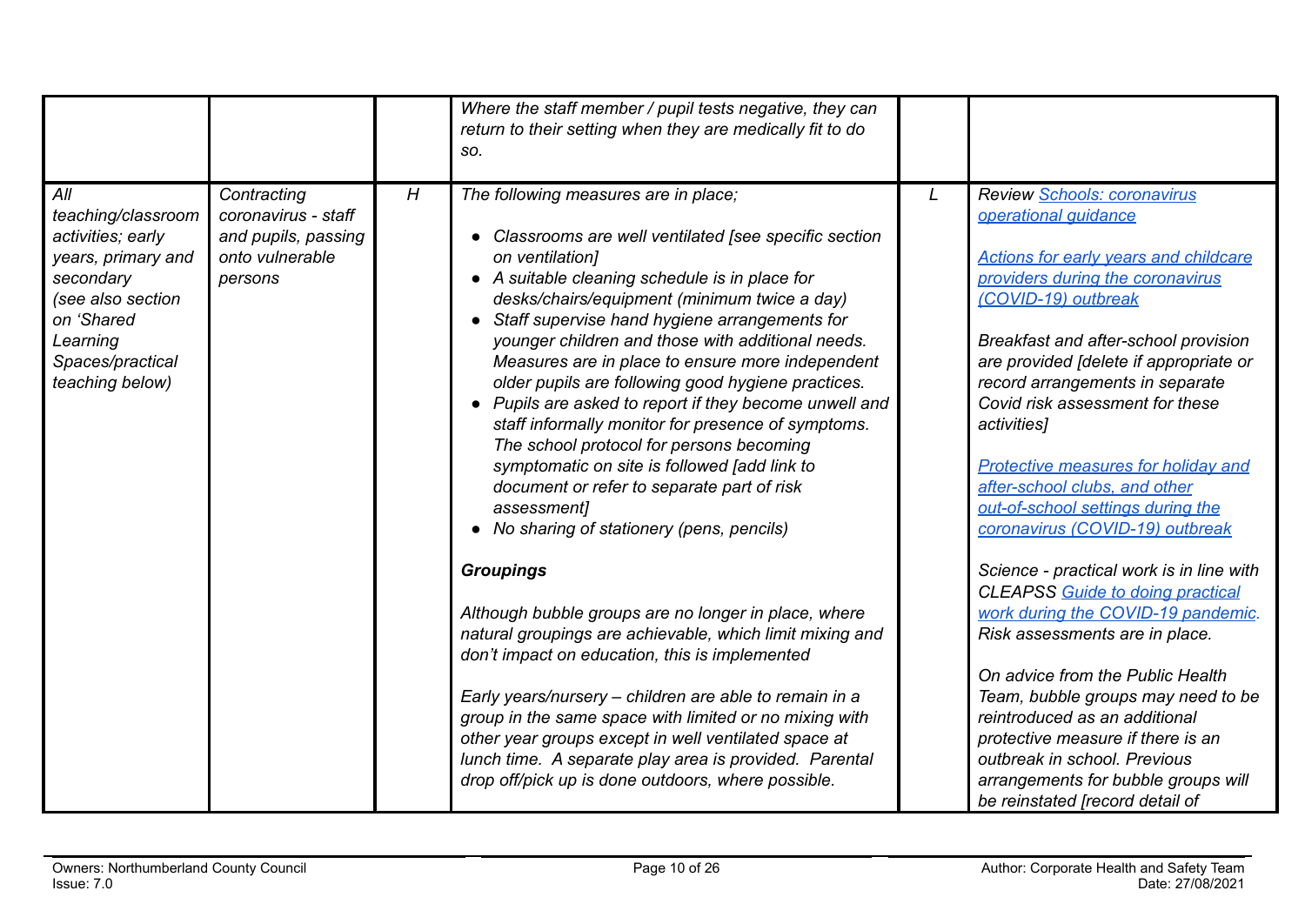|                                                                                                    |                                                                           |   | $Yr$ 1-6 – children are able to remain in a group in the<br>same space with limited or no mixing with other year<br>groups. Parental drop off/pick up is done outdoors,<br>where possible.<br>The same groups are taught in the same classrooms, to<br>limit the amount of movement around the school and<br>potential contact with other groups. [where this doesn't<br><i>impact on learning]</i><br>Sport and physical education:<br>Activities proceed in accordance with the advice<br>provided by relevant National Governing Body,<br>sport providers and/or the sports facility<br>Promote good hand hygiene practices and<br>maintain a cleaning regime focusing on<br>frequently touched surfaces.<br>Ventilation is maximised in accordance with the<br>arrangements stated above. |   | groupings in outbreak plan or add to<br>this risk assessment].<br>Refer to:<br>• guidance on grassroot sports<br>for public and sport<br>providers, safe provision and<br><b>Sport England Guidance</b><br>advice from organisations<br>such as the <b>Association</b> for<br><b>Physical Education and</b><br>the Youth Sport Trust<br>guidance from Swim England<br>on school swimming and Step<br>4 Covid advice |
|----------------------------------------------------------------------------------------------------|---------------------------------------------------------------------------|---|-----------------------------------------------------------------------------------------------------------------------------------------------------------------------------------------------------------------------------------------------------------------------------------------------------------------------------------------------------------------------------------------------------------------------------------------------------------------------------------------------------------------------------------------------------------------------------------------------------------------------------------------------------------------------------------------------------------------------------------------------------------------------------------------------|---|---------------------------------------------------------------------------------------------------------------------------------------------------------------------------------------------------------------------------------------------------------------------------------------------------------------------------------------------------------------------------------------------------------------------|
|                                                                                                    |                                                                           |   | Work with external coaches, clubs and<br>organisations for curricular activities are subject<br>to routine risk assessment to confirm that<br>Covid-19 arrangements are safe and appropriate.                                                                                                                                                                                                                                                                                                                                                                                                                                                                                                                                                                                                 |   |                                                                                                                                                                                                                                                                                                                                                                                                                     |
| Use of communal<br>areas - toilets,<br>corridors, sports<br>halls, dining hall,<br>outdoor spaces, | Contracting<br>coronavirus - staff<br>pupils, visitors,<br>parents/carers | H | Enhanced cleaning takes place within these areas in line<br>with the cleaning schedule (including shared<br>equipment/furniture/frequently touched points).<br>One way circulation routes are in place [if possible].                                                                                                                                                                                                                                                                                                                                                                                                                                                                                                                                                                         | M | When reviewing areas/spaces<br>consider:<br>Widening routes where possible.<br>Removing unnecessary obstacles.<br>Signing and communications:<br>- markings/signage at entrances<br>- movement intersections.<br>- encouraging people to wait and<br>allow others to pass                                                                                                                                           |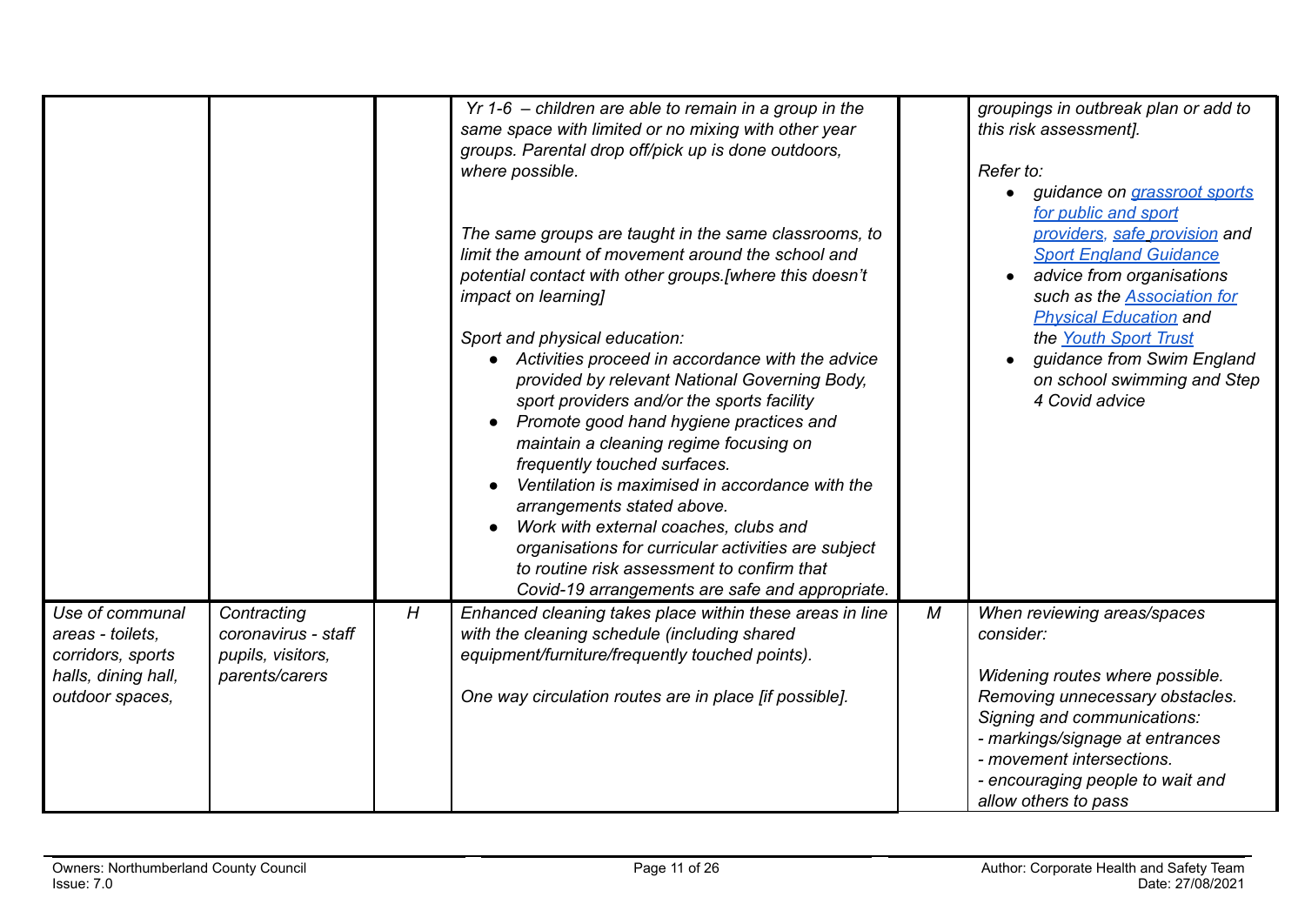|                                                                                                                           |                                                                           |   |                                                                                                                                                                                                                                                                                                                                                                                                                                                                                                                                                                                                                                                                                                                                                                                                                                                                                                                                                                                                                                                                                                            |   | One-way movement.<br>Separate entry and exit routes.<br>Enlarge access and exits.                                                                                                                                           |
|---------------------------------------------------------------------------------------------------------------------------|---------------------------------------------------------------------------|---|------------------------------------------------------------------------------------------------------------------------------------------------------------------------------------------------------------------------------------------------------------------------------------------------------------------------------------------------------------------------------------------------------------------------------------------------------------------------------------------------------------------------------------------------------------------------------------------------------------------------------------------------------------------------------------------------------------------------------------------------------------------------------------------------------------------------------------------------------------------------------------------------------------------------------------------------------------------------------------------------------------------------------------------------------------------------------------------------------------|---|-----------------------------------------------------------------------------------------------------------------------------------------------------------------------------------------------------------------------------|
| Staff use of<br>communal<br>areas/working with<br>different groups.<br>Use of supply<br>teachers and<br>temporary workers | Contracting<br>coronavirus - staff<br>pupils, visitors,<br>parents/carers | H | Staff breaks are staggered and staff use their own<br>equipment in designated spaces in classrooms<br>More frequent cleaning of shared spaces should also<br>occur.<br>Measures are applied within shared offices and staff<br>room(s) to maintain social distancing (2m or 1m plus a<br>risk mitigation)*<br>Clear use and cleaning guidance for staff toilets are in<br>place to ensure they are kept clean and social distancing<br>is achieved as much as possible.<br>Staff maintain 2m distance (or 1m plus a risk mitigation)<br>from pupils where possible (especially with other adults<br>and older children). Face to face contact within 1m of<br>anyone is minimised-<br>Temporary staff and visiting staff will be expected to<br>comply with the school's arrangements for managing<br>and minimising risk, continuing to take care to maintain<br>distance from other staff and pupils (where possible). All<br>temporary staff are made aware of the content of the<br>Covid risk assessment and any other relevant<br>information as soon as possible after the booking is<br>confirmed. | L | *Review and apply the guidance for<br>working safely in offices if applicable<br>(e.g. receptions and shared offices)<br><b>Offices and contact centres - Working</b><br>safely during coronavirus (COVID-19)<br>- Guidance |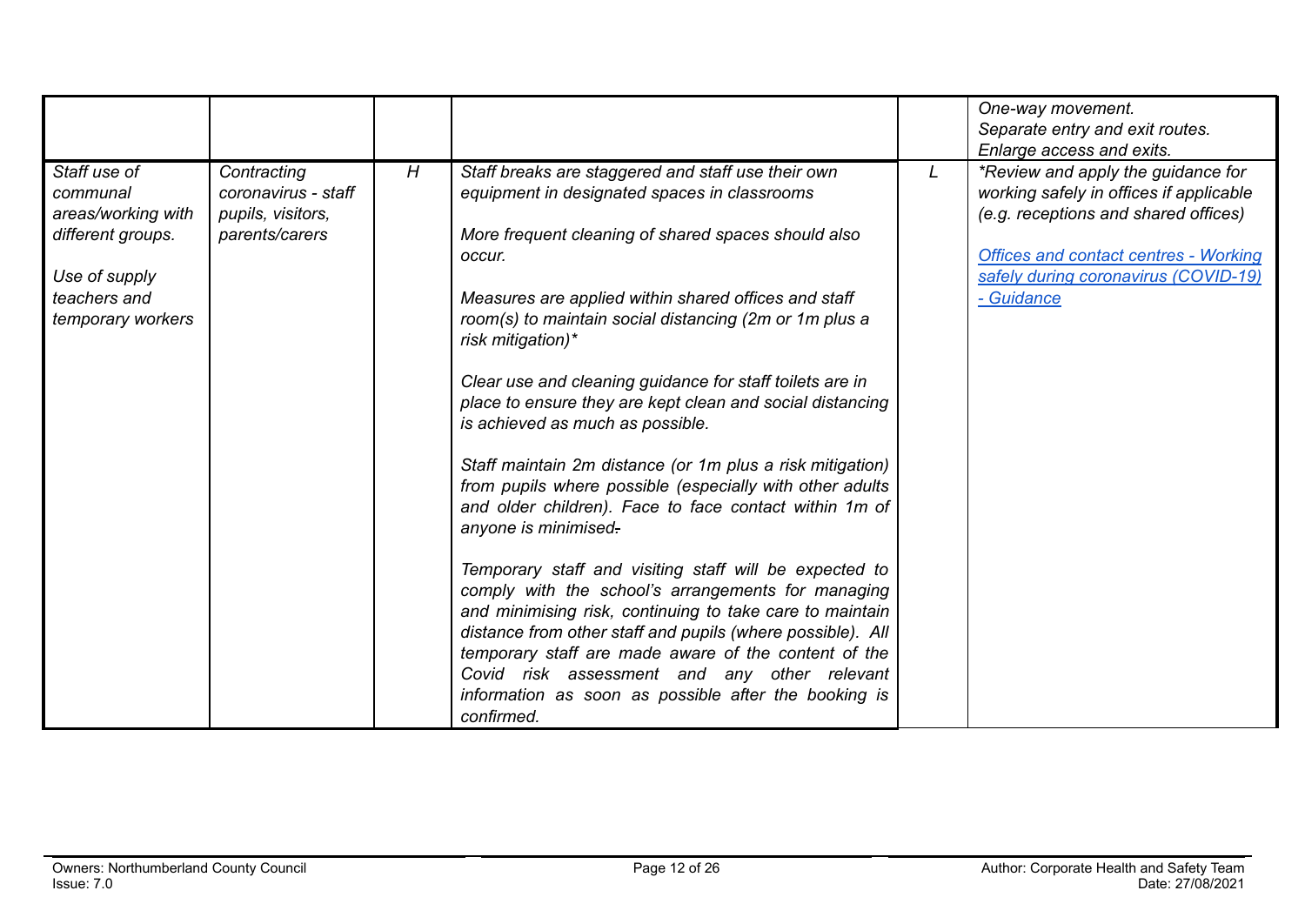| Outdoor education<br>and off-site visits<br>Owners: Northumberland County Council | Contracting<br>coronavirus - staff,<br>pupils, public | H | Offsite activity and educational visits are being<br>conducted in line with relevant coronavirus (COVID-19)<br>secure guidelines and regulations as they relate to each<br>of the home nations. In England this means the following<br>may proceed subject to full and thorough risk<br>assessment ensuring public health advice is followed.<br>• From the start of the 2021/2022 academic year<br>establishments may go on international visits.<br>• Day visits and residential visits within the UK may<br>proceed<br>Full and thorough risk assessment is achieved by<br>application of: the<br><b>Evolve Generic Risk Assessments** along with;</b><br>the production of an Event Specific Planning to<br>ensure full a thorough risk assessment.<br>Those conducting International Visits ensure that a visit<br>specific "International Travel COVID-19 Plan" is<br>produced and submitted for approval prior to travel.<br>Visit approvals are applied in line with the NCC Code of<br>Practice for Offsite & Educational Visits.<br>Correct application of protocols applied by Evolve<br>ensures adherence to government advice for health and<br>safety guidance on educational visits.<br>Educational Visit Coordinator & Heads receive policy<br>guidance updates and actively check for updates on the<br>Evolve system for updates to the above.<br>Page 13 of 26 | $\mathsf{\mathcal{L}}$ | Onsite activities do not require the<br>submission of an Evolve form but, like<br>all activities involving significant risk,<br>they must be subject to a suitable and<br>sufficient risk assessment.<br>* Those conducting international visits<br>advised<br>to<br>give<br>careful<br>are<br>consideration to the risk of disruption<br>to education resulting from isolation<br>and testing requirements and also<br>ensuring adequate financial protection<br>in place.<br>** Including but not limited to "the<br>$(COVID-19)$<br>Evolve<br>Coronavirus<br>Generic Risk Assessment. Evolve<br>Generic Risk Assessments take into<br>account the requirements outlined by<br>COVID-19<br>"Schools"<br>operational<br>guidance. Updated 47 August 2024<br>02 December 2021" and prescribes<br>broad arrangements as to how these<br>may be applied.<br>pre-existing<br>practice,<br>As<br>per<br>establishments are to review these<br>assessments to ensure the stated<br>arrangements are applied where<br>applicable and reasonable to do so.<br>Visit specific arrangements that are<br>either not specified by or are<br>Author: Corporate Health and Safety Team |
|-----------------------------------------------------------------------------------|-------------------------------------------------------|---|-----------------------------------------------------------------------------------------------------------------------------------------------------------------------------------------------------------------------------------------------------------------------------------------------------------------------------------------------------------------------------------------------------------------------------------------------------------------------------------------------------------------------------------------------------------------------------------------------------------------------------------------------------------------------------------------------------------------------------------------------------------------------------------------------------------------------------------------------------------------------------------------------------------------------------------------------------------------------------------------------------------------------------------------------------------------------------------------------------------------------------------------------------------------------------------------------------------------------------------------------------------------------------------------------------------------------------------------------------------------------------------|------------------------|---------------------------------------------------------------------------------------------------------------------------------------------------------------------------------------------------------------------------------------------------------------------------------------------------------------------------------------------------------------------------------------------------------------------------------------------------------------------------------------------------------------------------------------------------------------------------------------------------------------------------------------------------------------------------------------------------------------------------------------------------------------------------------------------------------------------------------------------------------------------------------------------------------------------------------------------------------------------------------------------------------------------------------------------------------------------------------------------------------------------------------------------------------------------------|
| Issue: 7.0                                                                        |                                                       |   |                                                                                                                                                                                                                                                                                                                                                                                                                                                                                                                                                                                                                                                                                                                                                                                                                                                                                                                                                                                                                                                                                                                                                                                                                                                                                                                                                                                   |                        | Date: 27/08/2021                                                                                                                                                                                                                                                                                                                                                                                                                                                                                                                                                                                                                                                                                                                                                                                                                                                                                                                                                                                                                                                                                                                                                          |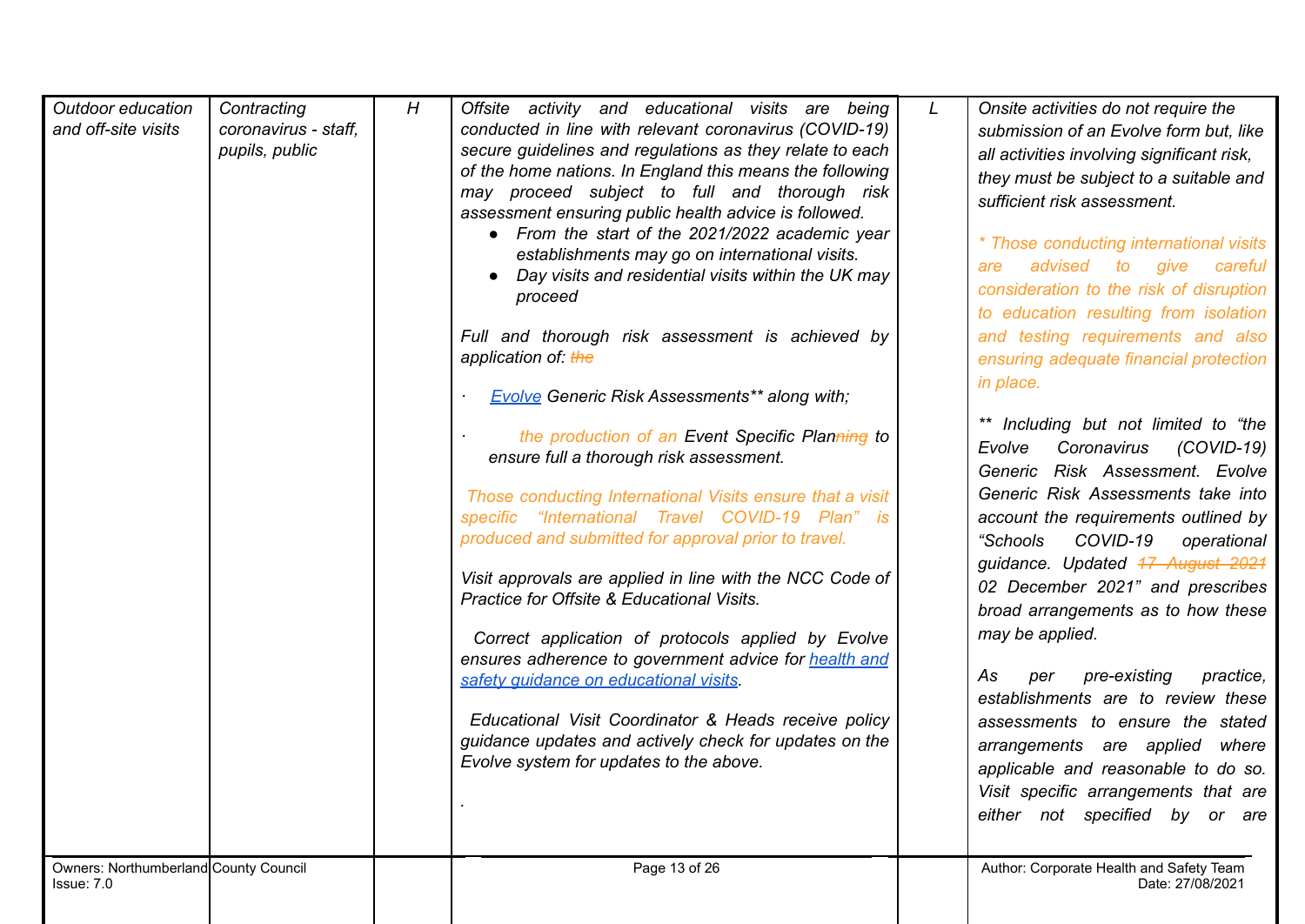|                                                                  |                                                       |   |                                                                                                                                                                                                                                                                                                                                                                                                                                                                                                |   | the<br>risk<br>prompted<br>by<br>generic<br>assessments are to be set out in                                                                                                                                     |
|------------------------------------------------------------------|-------------------------------------------------------|---|------------------------------------------------------------------------------------------------------------------------------------------------------------------------------------------------------------------------------------------------------------------------------------------------------------------------------------------------------------------------------------------------------------------------------------------------------------------------------------------------|---|------------------------------------------------------------------------------------------------------------------------------------------------------------------------------------------------------------------|
|                                                                  |                                                       |   |                                                                                                                                                                                                                                                                                                                                                                                                                                                                                                |   | Event Specific Plan.                                                                                                                                                                                             |
| Play activities                                                  | Contracting<br>coronavirus - staff<br>and pupils      | H | Existing school play risk assessment has been reviewed<br>and shared with staff.<br>Toys and play equipment are included in the cleaning<br>schedule. For large outdoor play equipment, which is<br>difficult to clean, good hand hygiene is adopted before<br>and after breaktime.                                                                                                                                                                                                            | L |                                                                                                                                                                                                                  |
|                                                                  |                                                       |   | The use of equipment which can't be cleaned easily is<br>avoided or minimised where possible.                                                                                                                                                                                                                                                                                                                                                                                                  |   |                                                                                                                                                                                                                  |
| Provision of school<br>meals service                             | Contracting<br>coronavirus - staff,<br>pupils         |   | The school kitchen is fully open and normal legal<br>requirements will apply. Kitchen operations comply with<br>the guidance for food businesses on coronavirus<br>(COVID-19)<br>Catering staff are aware of the content of this risk<br>assessment and the measures required for use of<br>communal staff areas have been implemented e.g., for<br>toilets/staff room/changing rooms. [see also section on<br>use of communal areas]                                                          |   | Risk assessments have been<br>reviewed and updated where required<br>(both for catering activities and dining<br>hall arrangements, such as additional<br>cleaning, wearing face masks when<br>serving children) |
| Parents/carers<br>picking<br>up/collecting pupils<br>from school | Contracting<br>coronavirus - staff,<br>pupils, public | H | Parents are not permitted into the school building to<br>hand over children [including nursery/early years if this<br>can be done outdoors]. During periods of high<br>transmission, parents are requested to wear face<br>coverings during busy times whilst on school premises.<br>Supervising staff maintain social distancing with parents<br>and have access to a face mask.<br>School digital communications channels are used to<br>engage and advise parents on protective steps being | L |                                                                                                                                                                                                                  |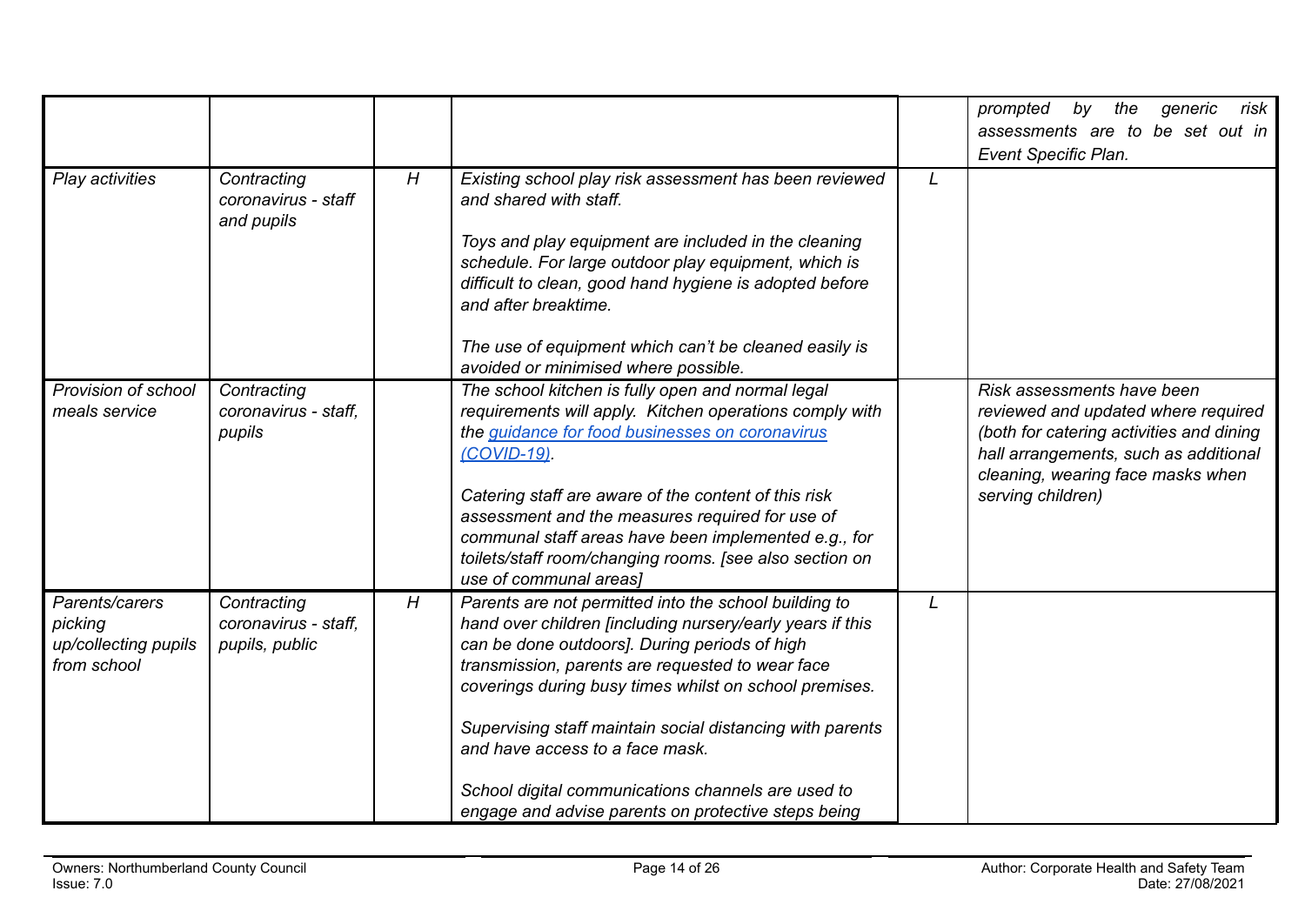|                                                         |                                                                      |   | taken and associated requirements, such as not                                                                                                                                                                                                                                                                                                                                                                                                                                                                                                                                                                                                                                                                                                                                                                                                                                                                                                                                                                                                                                                                                                                                     |   |                                                                                                                                                                                                                                                                                                                                                                    |
|---------------------------------------------------------|----------------------------------------------------------------------|---|------------------------------------------------------------------------------------------------------------------------------------------------------------------------------------------------------------------------------------------------------------------------------------------------------------------------------------------------------------------------------------------------------------------------------------------------------------------------------------------------------------------------------------------------------------------------------------------------------------------------------------------------------------------------------------------------------------------------------------------------------------------------------------------------------------------------------------------------------------------------------------------------------------------------------------------------------------------------------------------------------------------------------------------------------------------------------------------------------------------------------------------------------------------------------------|---|--------------------------------------------------------------------------------------------------------------------------------------------------------------------------------------------------------------------------------------------------------------------------------------------------------------------------------------------------------------------|
| Use of School<br>Transport (external<br>provision only) | Contracting<br>coronavirus - staff.<br>pupils, transport<br>provider | H | attending if they or their child is symptomatic.<br>Steps taken to ensure anyone who becomes<br>symptomatic does not use School Transport.<br>The school encourages pupils to walk or cycle to school<br>where possible.<br>Providers have taken steps to adapt vehicle use in<br>accordance with NCC School Transport Risk<br><b>Assessment for Coronavirus.</b><br>A review has been undertaken by the school of<br>dedicated transport use and consideration has been<br>given to:<br>• Maintaining groupings where possible so pupils sit<br>within the year groups. [this measure will help in<br>reducing the risk of transmission and assist if bubble<br>groups needs to be reintroduced if there is an<br>outbreak - see outbreak management plan].<br>• The use of hand sanitiser before boarding and after<br>disembarking is encouraged via messages to<br>parents.<br>• ensuring good ventilation of fresh air wherever<br>possible by keeping windows, or roof lights, on<br>transport, open<br>Where staff are required to assist with accessing<br>transport and fitting of seat belts/restraints, where<br>possible only those normally working directly with the | M | Children under the age of 3 should<br>not wear face coverings. Children<br>aged from 3-10 can wear face<br>coverings if they are able to handle it<br>as directed, but they are not required<br>to.<br>Home to school transport is in line<br>with current guidance: Dedicated<br><b>Transport to schools and colleges</b><br><b>COVID-19 operational quidance</b> |
|                                                         |                                                                      |   | pupil provide such support.                                                                                                                                                                                                                                                                                                                                                                                                                                                                                                                                                                                                                                                                                                                                                                                                                                                                                                                                                                                                                                                                                                                                                        |   |                                                                                                                                                                                                                                                                                                                                                                    |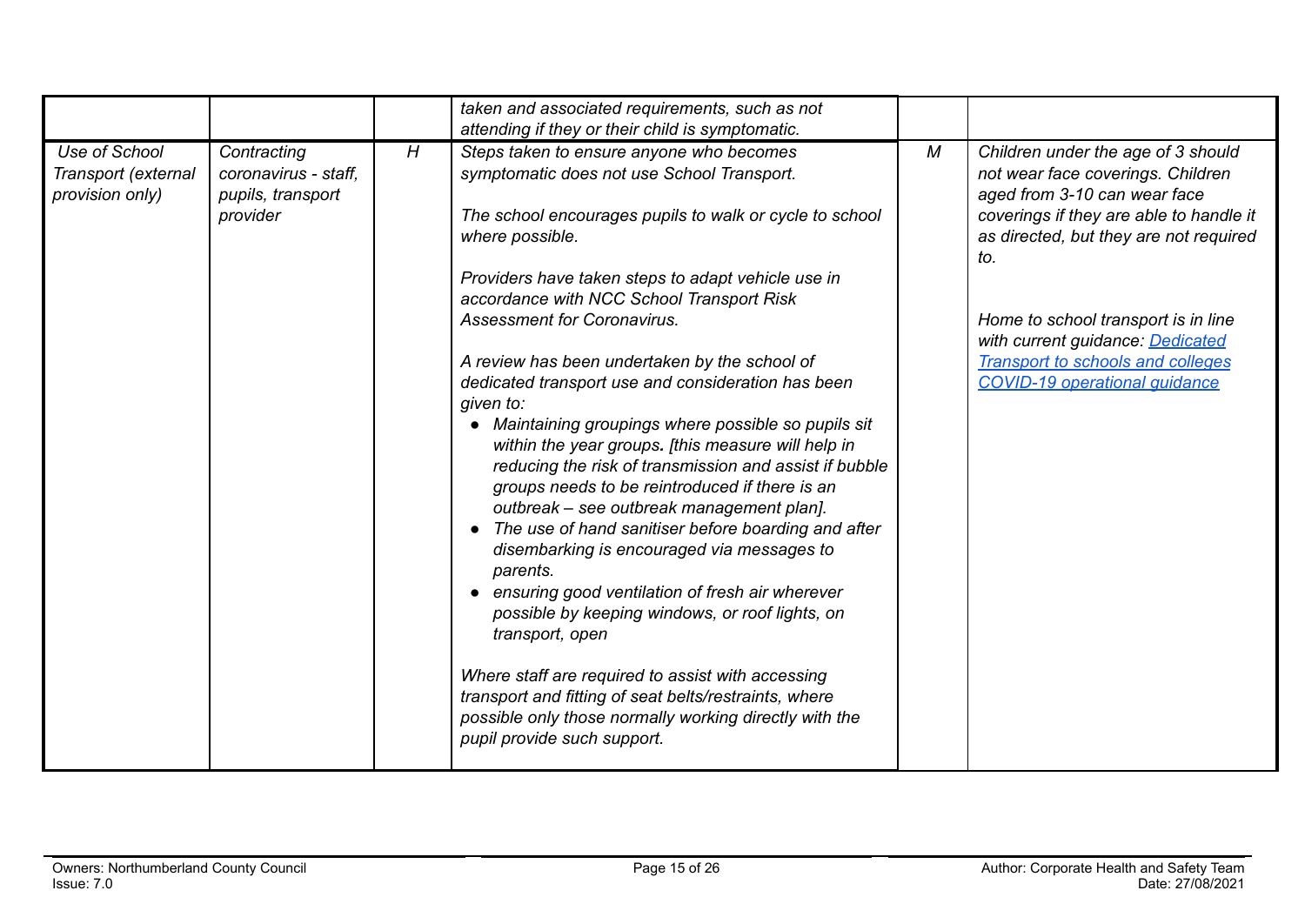| Staff travelling to<br>and from work.                                         | Contracting<br>coronavirus,<br>spread of virus | H | Those using public transport are identified and<br>encouraged to refer to governments safer travel<br>quidance for passengers.<br>In particular:<br>Wear a face covering when using public<br>transport, travelling in a taxi or a private vehicle<br>with others.<br>wash your hands often with soap and water for at<br>least 20 seconds or use an alcohol-based hand<br>sanitiser                                                                                                                                                                                                                                                                                                                                                                                                                                                                                                               | М | <b>Review Guidance:</b><br>How to wear and make a cloth face<br>covering<br>Coronavirus (COVID-19): UK<br>transport and travel advice                                                                                                                                                                                           |
|-------------------------------------------------------------------------------|------------------------------------------------|---|----------------------------------------------------------------------------------------------------------------------------------------------------------------------------------------------------------------------------------------------------------------------------------------------------------------------------------------------------------------------------------------------------------------------------------------------------------------------------------------------------------------------------------------------------------------------------------------------------------------------------------------------------------------------------------------------------------------------------------------------------------------------------------------------------------------------------------------------------------------------------------------------------|---|---------------------------------------------------------------------------------------------------------------------------------------------------------------------------------------------------------------------------------------------------------------------------------------------------------------------------------|
| Children who are<br>non-compliant /<br>displaying<br>challenging<br>behaviour | Contracting<br>coronavirus - staff,<br>pupils  | М | Children who are symptomatic do not attend school.<br>Effective infection control strategies are in place<br>including measures to minimise contact with those who<br>become symptomatic whilst at school.<br>Current school arrangements including behaviour policy,<br>availability of trained staff and preventative approaches<br>are reviewed/updated taking account of suggested<br>school rules within Government Guidance. Policy<br>communicated to staff, children/pupils and<br>parents/carers.<br>All schools have access to NCC SEN Support Services<br>to accommodate and support learners with SEND who<br>are attending. Provision includes support in reviewing<br>and determining reasonable adjustments within plans for<br><b>EHCP</b> learners.<br>Staff working with pupils who spit uncontrollably are<br>given more opportunities to wash their hands than other<br>staff. | L | For further information visit: NCC<br><b>Local SEND Offering 0-25 yrs.</b><br>All risk assessments, behaviour crisis<br>plans and EHCPs include valid<br>COVID-19 controls.<br>Advice given on the use of restrictive<br>physical interventions by front line<br>staff (available from Inclusive<br><b>Education Services).</b> |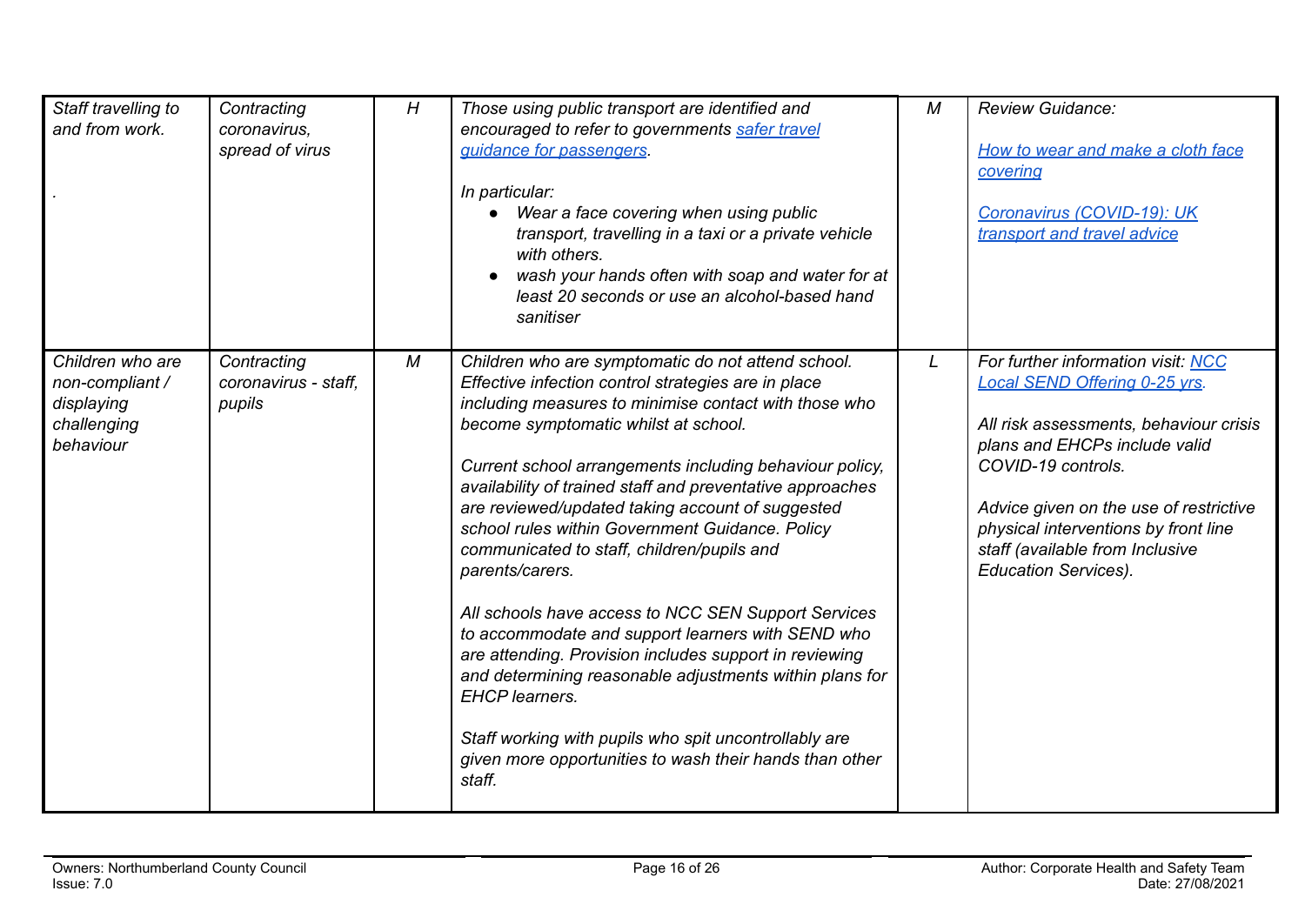|                             |                                                                                              |   | Pupils who regularly who use saliva as a sensory<br>stimulant or who struggle with 'catch it, bin it, kill it' are<br>also given more opportunities to wash their hands where<br>appropriate.                                                                                                                                                                                                                                                                                                                                                                                                                                                                                                                    |   |                                                                                                                                                                                                                                                                                                                                                                                                                                                                                                                                                                                     |
|-----------------------------|----------------------------------------------------------------------------------------------|---|------------------------------------------------------------------------------------------------------------------------------------------------------------------------------------------------------------------------------------------------------------------------------------------------------------------------------------------------------------------------------------------------------------------------------------------------------------------------------------------------------------------------------------------------------------------------------------------------------------------------------------------------------------------------------------------------------------------|---|-------------------------------------------------------------------------------------------------------------------------------------------------------------------------------------------------------------------------------------------------------------------------------------------------------------------------------------------------------------------------------------------------------------------------------------------------------------------------------------------------------------------------------------------------------------------------------------|
| Personal care<br>activities | Contracting<br>coronavirus or<br>passing onto<br>vulnerable or<br>shielded children          | H | Most staff and CEV pupils have now been double<br>vaccinated. Social distancing is implemented where<br>possible.<br>Children who normally receive support from the special<br>school nurse or children's community nurse will require<br>an individual risk assessment. This assessment should<br>include input from the parents/carers and healthcare<br>professionals. Reference to any care tasks and specific<br>PPE requirements for these tasks should be recorded<br>and implemented.<br>Any queries are directed to the school nurse.<br>Staff know how to safely put on and take off PPE.<br>PHE guidance on Putting on PPE; and Taking off PPE is<br>followed by all staff undertaking personal care. | L | PPE requests/shortages in PPE are<br>raised with the Schools Organisation<br>and Resources Team.<br>No additional PPE is generally<br>needed other than that already<br>identified via risk assessment.<br>Specific PPE/training is required for<br>staff providing personal care involving<br>an aerosol generating procedure<br>(AGP) - advice is provided by the<br>school nurse and a risk assessment<br>produced. Specific detailed guidance<br>and requirements when performing<br>AGPs is included is: Safe Working<br>in education, childcare and children's<br>social care |
| Use of hand<br>sanitiser    | Ingestion of hand<br>sanitiser.<br>Alcohol vapours<br>ignited resulting in<br>burns to hands | M | Always wash hands with soap and hot/warm water<br>wherever possible.<br>Where hand sanitizer is used, it contains a minimum of<br>60% alcohol. It is kept out of the reach of children and<br>used with staff supervision due to the risk of ingestion.<br>A safety data sheet and COSHH risk assessment are in<br>place for its use.<br>When using alcohol-based hand sanitisers make sure all<br>liquid is evaporated before smoking, touching any                                                                                                                                                                                                                                                             | L | Bulk supplies of alcohol gel are stored<br>appropriately as flammable<br>substances and the fire risk<br>assessment has been updated<br>accordingly.                                                                                                                                                                                                                                                                                                                                                                                                                                |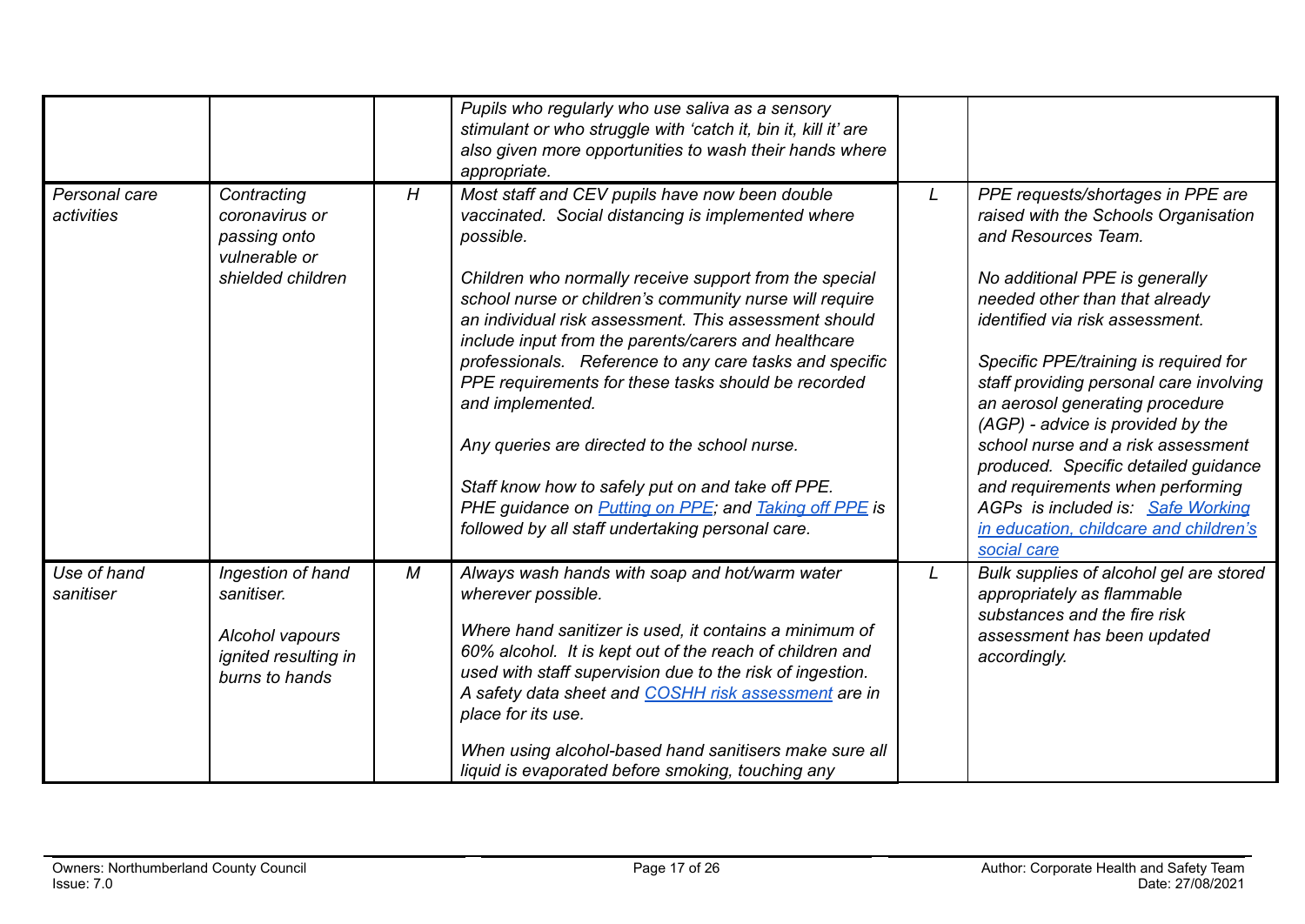|                                                                             |                            |   | electrical equipment or metal surfaces which may result<br>in a static shock, or any other source of ignition.                                                                                                                                                                                                                                                                                                                                                                                                                                                                                                                                                                                                                                                                                                                                                                                                                                                                                                                                                                                                                                        |   |                                                                                                                                                                                                                                                                                                                                                                                                                                                                                                                                                                                                                                                                                                                                                                                                                                                                        |
|-----------------------------------------------------------------------------|----------------------------|---|-------------------------------------------------------------------------------------------------------------------------------------------------------------------------------------------------------------------------------------------------------------------------------------------------------------------------------------------------------------------------------------------------------------------------------------------------------------------------------------------------------------------------------------------------------------------------------------------------------------------------------------------------------------------------------------------------------------------------------------------------------------------------------------------------------------------------------------------------------------------------------------------------------------------------------------------------------------------------------------------------------------------------------------------------------------------------------------------------------------------------------------------------------|---|------------------------------------------------------------------------------------------------------------------------------------------------------------------------------------------------------------------------------------------------------------------------------------------------------------------------------------------------------------------------------------------------------------------------------------------------------------------------------------------------------------------------------------------------------------------------------------------------------------------------------------------------------------------------------------------------------------------------------------------------------------------------------------------------------------------------------------------------------------------------|
|                                                                             |                            |   | Skin friendly skin cleaning wipes can be used as an<br>alternative                                                                                                                                                                                                                                                                                                                                                                                                                                                                                                                                                                                                                                                                                                                                                                                                                                                                                                                                                                                                                                                                                    |   |                                                                                                                                                                                                                                                                                                                                                                                                                                                                                                                                                                                                                                                                                                                                                                                                                                                                        |
| <b>Insufficient</b><br>cleaning/exposure<br>to virus on<br>objects/surfaces | Contracting<br>coronavirus | H | Increased cleaning to take place using standard<br>cleaning products (minimum twice a day). Additional<br>cleaning hours/resources have been arranged with the<br>priority being for frequently touched areas. Cleaning<br>staff are briefed on the amended cleaning schedule, and<br>records kept of cleaning undertaken.<br>In particular, objects and surfaces that are touched<br>regularly are frequently cleaned and disinfected.<br>Staff wash hands if handling pupils' homework/books.<br>Classrooms are cleaned in line with cleaning schedule.<br>Bins for tissues are emptied throughout the day.<br>Where there is a suspected or confirmed case of<br>COVID-19 within the school, the school procedure for<br>dealing with this scenario is implemented, which<br>incorporates the PHE guidance on 'cleaning and waste'<br>(ensure cleaning products used comply with this<br>guidance). Staff wear disposable gloves and aprons as<br>a minimum. Hands are washed with soap and water for<br>20 seconds when all PPE is removed.<br>Staff know how to put on and take off PPE correctly:<br>PHE - Putting on PPE; PHE - Taking off PPE | L | A supply of antibacterial wipes/alcohol<br>gel is made available in school<br>(including classrooms) to encourage<br>staff/pupils to help maintain<br>cleanliness in personal work areas.<br>Cleaning products used in teaching<br>areas etc are those normally used by<br>cleaning staff - a safety data sheet<br>and COSHH risk assessment are in<br>place for each product.<br>Bleach should be avoided, and a<br>suitable alternative product(s) used. If<br>schools are advised to use a<br>bleach-based product, only bleach<br>sprays should be used. Its use must<br>be strictly controlled, and it must not<br>be mixed with other cleaning products<br>due to the risk of chlorine gas being<br>liberated. The safety data sheet and<br>COSHH risk assessment must be in<br>place prior to use and shared with<br>staff.<br>See sample COSHH risk assessment |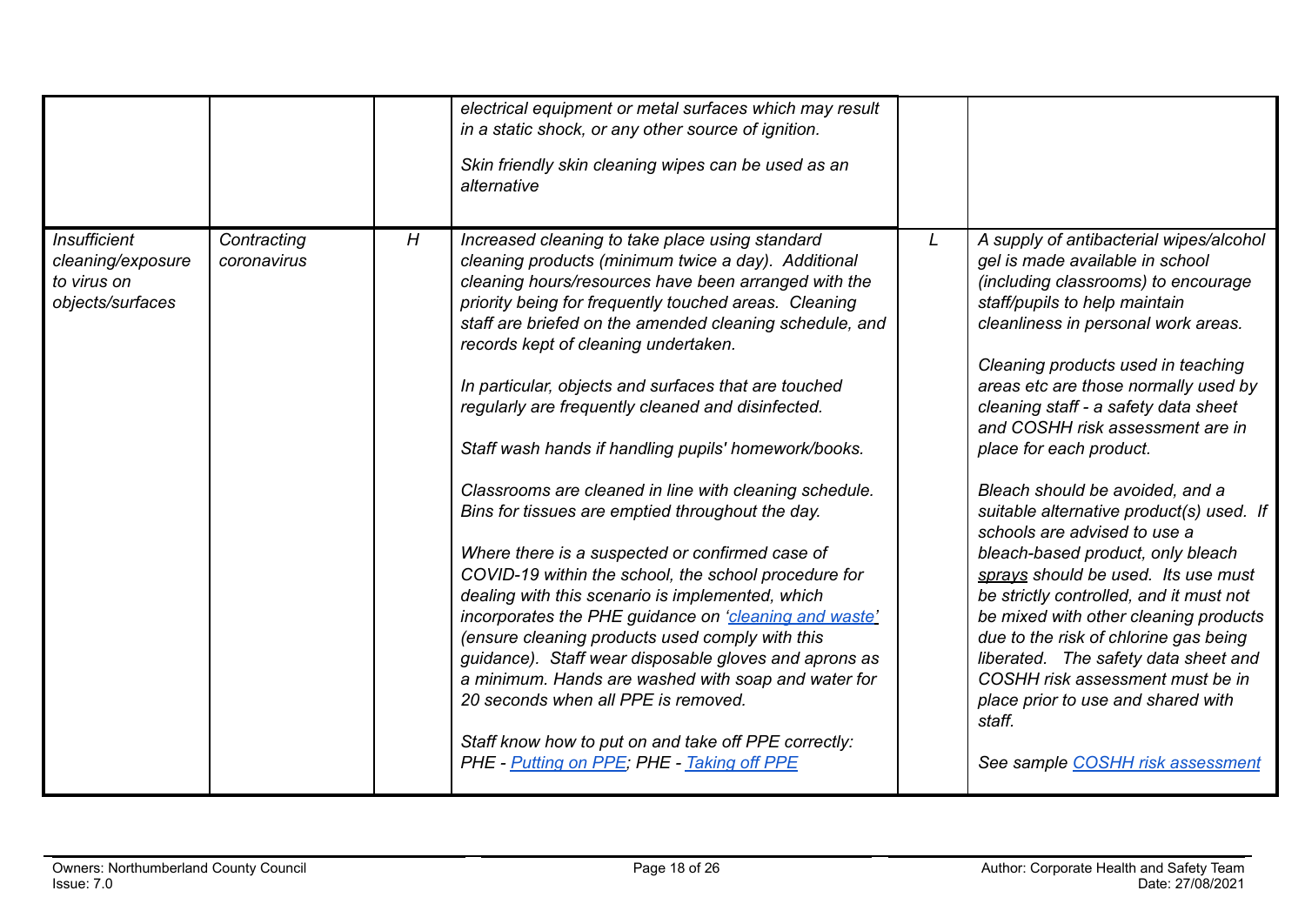|                                                                                                                                                                                |                                                                                                             |   | See also sections on Pupils and staff displaying<br>symptoms of coronavirus whilst at school.                                                                                                                                                                                                                                                                                                                                                                                                                                                                                                                                                                         |   |                                                                                                                                                                                                                                                                                                                                                                                                                                                                                                                                                                                                                                                                |
|--------------------------------------------------------------------------------------------------------------------------------------------------------------------------------|-------------------------------------------------------------------------------------------------------------|---|-----------------------------------------------------------------------------------------------------------------------------------------------------------------------------------------------------------------------------------------------------------------------------------------------------------------------------------------------------------------------------------------------------------------------------------------------------------------------------------------------------------------------------------------------------------------------------------------------------------------------------------------------------------------------|---|----------------------------------------------------------------------------------------------------------------------------------------------------------------------------------------------------------------------------------------------------------------------------------------------------------------------------------------------------------------------------------------------------------------------------------------------------------------------------------------------------------------------------------------------------------------------------------------------------------------------------------------------------------------|
| Lateral flow device<br>Covid testing<br>carried out<br>incorrectly.<br>Weekly staff/pupil<br>home<br>testing.<br><b>Testing pupils</b><br>returning to school<br>[year 7 plus] | Transmission of<br>Covid 19 virus                                                                           | H | The national guidance issued in relation to the<br>COVID-19 testing programmes in schools has been<br>implemented: Link to Covid testing<br>documentation/training [delete as appropriate]<br>Following initial on-site testing for pupils in year 7 and<br>above returning to school, twice weekly home testing is<br>now offered to staff/pupils. Although voluntary, this is<br>strongly encouraged by the school.<br>Separate school specific risk assessment(s) are in place<br>to cover both on-site and home testing activities home<br>testing RA<br>Temporary and teacher training staff should be offered<br>testing in the same way as wider school staff. | M | [see NCC model risk assessments:<br><b>Covid19 Home Testing - School</b><br><b>Staff/Pupils</b><br><b>Covid19 - Testing on School Sites</b><br>These are based on the DfE/PHE<br>How to Guides/SOPs but should be<br>tailored to record specific<br>arrangements in place at your school]<br>Prior to ATS testing at school,<br>schools take steps to identify if an<br>individual has tested positive 90<br>days prior to the current test. This<br>is to identify the potential for false<br>positive test results. Those falling into<br>this category are advised not to<br>test until the 90-day period ends<br>unless they develop COVID-19<br>symptoms. |
| Inadequate first aid<br>provision                                                                                                                                              | Serious injury or<br>death<br>First aider<br>contracting<br>coronavirus or<br>spreading virus to<br>others. | H | A review of the first aid needs assessment has taken<br>place to decide if sufficient appropriate cover can be<br>provided for the activities which are being undertaken.<br>First aiders rendering treatment continue to keep<br>accurate records of who they have treated, bearing in<br>mind the requirement to retain visitor contact<br>information.                                                                                                                                                                                                                                                                                                             | L | See HSE guidance <b>First aid during</b><br>the coronavirus (COVID-19) outbreak<br>Schools with early years and nursery<br>facilities should apply the Government<br>guidance in relation to paediatric first<br>aid cover:<br><b>Early years foundation stage:</b><br>coronavirus disapplications - GOV.UK                                                                                                                                                                                                                                                                                                                                                    |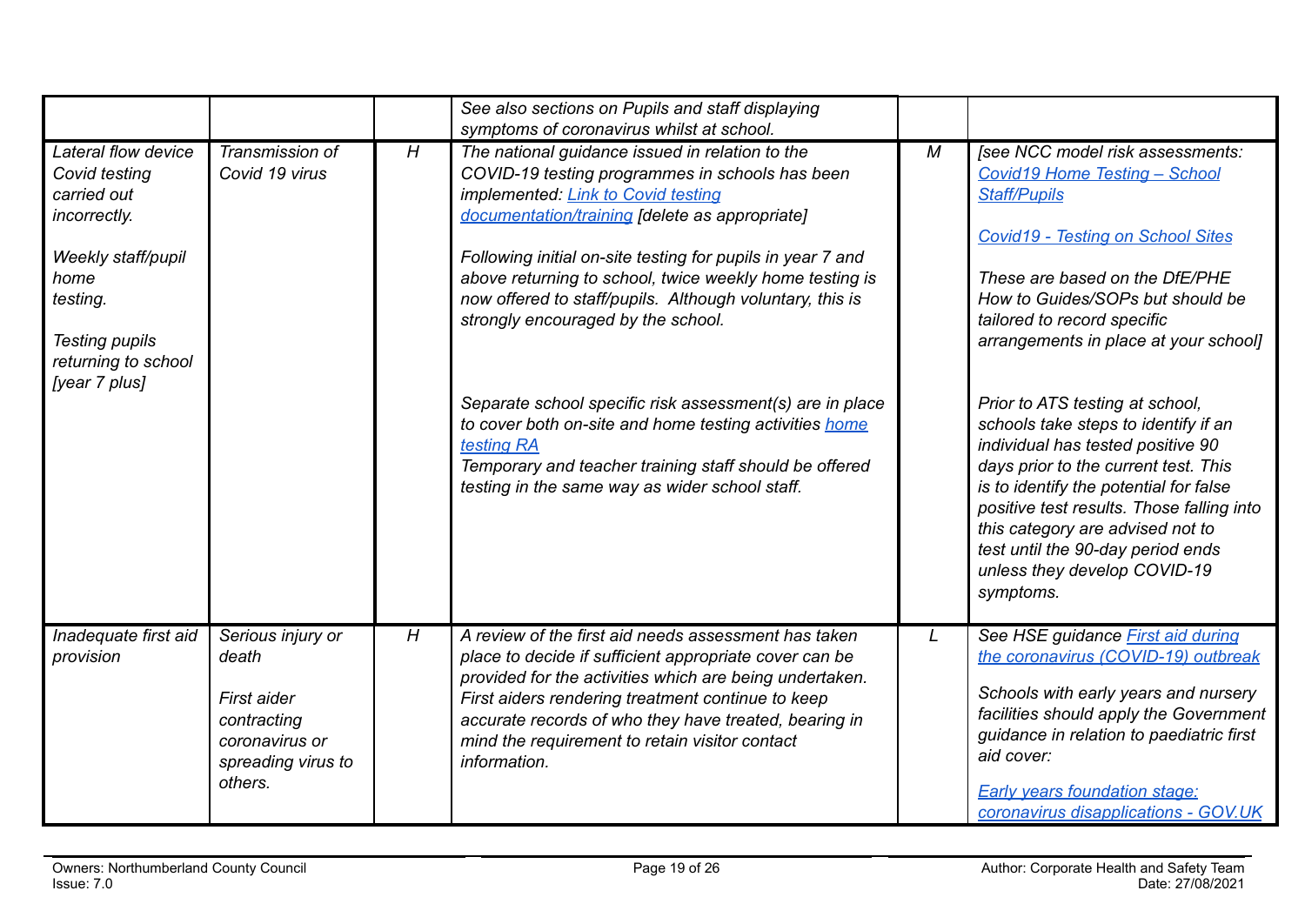|  | First aiders assist at a safe distance from the casualty<br>where possible and minimise the time they share a<br>breathing zone. Where the casualty is able to, they are<br>directed to undertake specific treatments themselves<br>(age dependent) e.g. applying a plaster, running a burn<br>under cold water.                                          | <b>See section on paediatric first aid and</b><br>requalification] |
|--|-----------------------------------------------------------------------------------------------------------------------------------------------------------------------------------------------------------------------------------------------------------------------------------------------------------------------------------------------------------|--------------------------------------------------------------------|
|  | Where available, and appropriate, fluid resistant face<br>mask, gloves, disposable plastic apron and<br>disposable eye protection is used which should be<br>kept in or next to first aid kits. (see <b>FAQ</b> document on<br>dealing with minor accidents) [this is in line with HSE<br>guidance]                                                       |                                                                    |
|  | <b>CPR</b>                                                                                                                                                                                                                                                                                                                                                |                                                                    |
|  | In respect of more serious cases where CPR may be<br>required, the specific advice contained in the<br><b>Resuscitation Council UK guidance should be followed</b><br>particularly in relation to rescue breaths.                                                                                                                                         |                                                                    |
|  | As chest compressions could produce aerosol spray,<br>appropriate PPE should be worn <i>i.e.</i> fluid resistant<br>surgical mask, gloves and eye protection (goggles or<br>visor). If PPE is not available, use a towel or cloth such<br>as the sling from the first aid kit to cover the person's<br>nose and mouth while performing chest compressions |                                                                    |
|  | A first aider should conduct a dynamic risk assessment<br>of the situation they are faced with and apply appropriate<br>precautions for infection control.                                                                                                                                                                                                |                                                                    |
|  | Further information is also contained in the Government<br>publication: Guidance for first responders and others in                                                                                                                                                                                                                                       |                                                                    |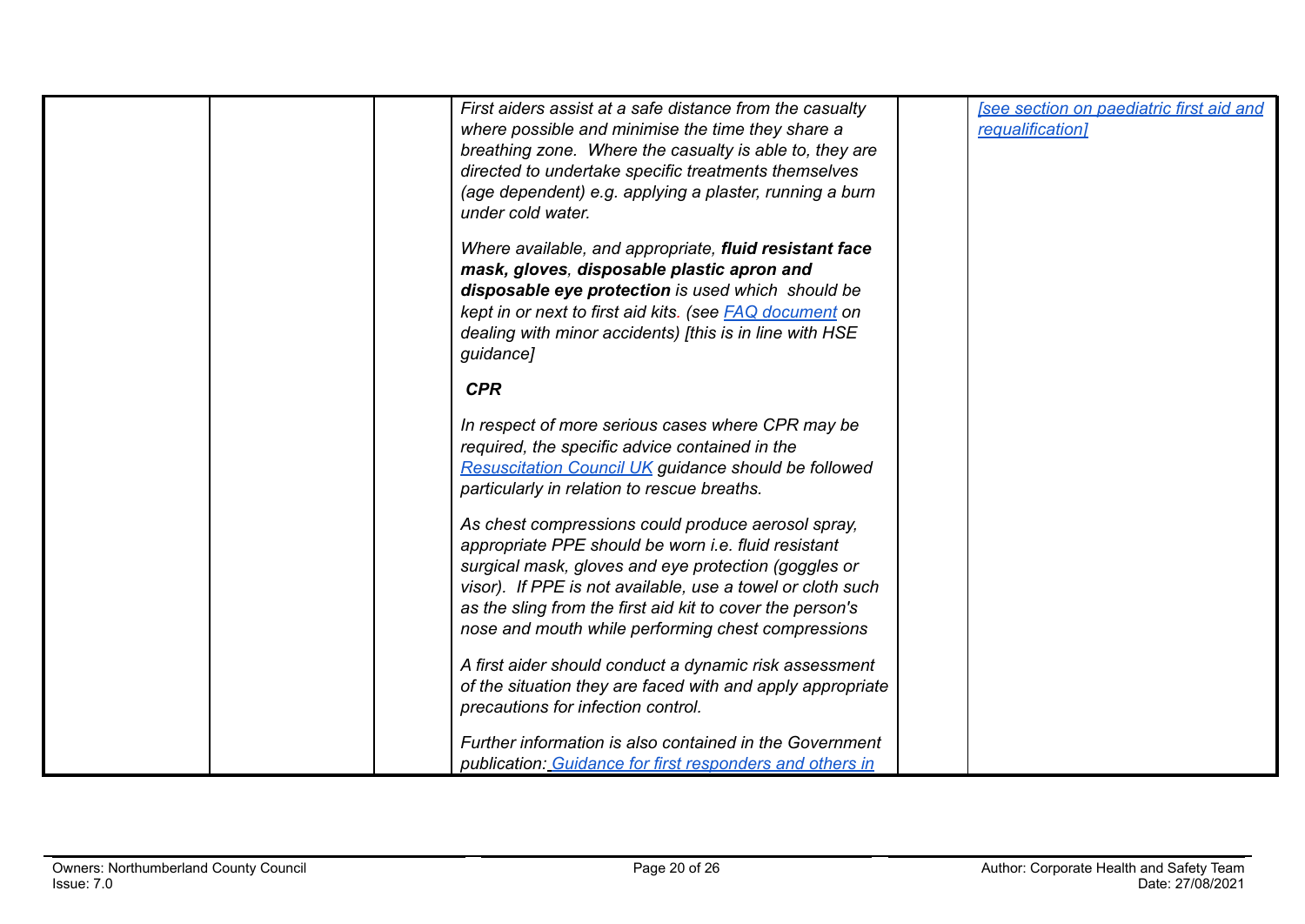|                                                                      |                                                                                |   | close contact with symptomatic people with potential<br><b>COVID-19</b>                                                                                                                                                                                                                                                                                                                                                                                                                                                                                                                                                                                                                                                                      |                                                                                                                                                                                                                                       |
|----------------------------------------------------------------------|--------------------------------------------------------------------------------|---|----------------------------------------------------------------------------------------------------------------------------------------------------------------------------------------------------------------------------------------------------------------------------------------------------------------------------------------------------------------------------------------------------------------------------------------------------------------------------------------------------------------------------------------------------------------------------------------------------------------------------------------------------------------------------------------------------------------------------------------------|---------------------------------------------------------------------------------------------------------------------------------------------------------------------------------------------------------------------------------------|
| Lack of<br>communication<br>with staff / parents<br>/ others         | Confusion /<br>misinformation<br>resulting in<br>breakdown of<br>arrangements. | H | Staff have been involved in the planning process for<br>return for a wider school re-opening, including risk<br>assessments, procedure if someone becomes<br>symptomatic in school, policy reviews etc. These<br>arrangements are to be kept under constant review, with<br>staff invited to provide feedback.<br>Regular information sharing and communication with<br>staff. Use of IT software for virtual meetings, e.g.,<br>Google Hangouts.<br>Parents are kept informed of changes in timings to the<br>school day and the arrangements put in place by the<br>school to comply with the government guidance to keep<br>children safe.  <br>The arrangements in place for children are shared with<br>them in an age-appropriate way. | Parents have access to the Covid19<br><b>Quick Guide checker - this is</b><br>available on the school's webpage<br>and has been brought to the attention<br>of parents. (this includes advice when<br>returning from another Country) |
| Home working &<br>use of Display<br><b>Screen Equipment</b><br>(DSE) | <b>Musculoskeletal</b><br>problems arising<br>from incorrect<br>postures       | M | NCC bulletin on homeworking and DSE use is made<br>available to staff. This follows HSE guidance on<br>homeworking, including the principles of good DSE use<br>is followed.<br>NCC DSE policy is available to staff.                                                                                                                                                                                                                                                                                                                                                                                                                                                                                                                        |                                                                                                                                                                                                                                       |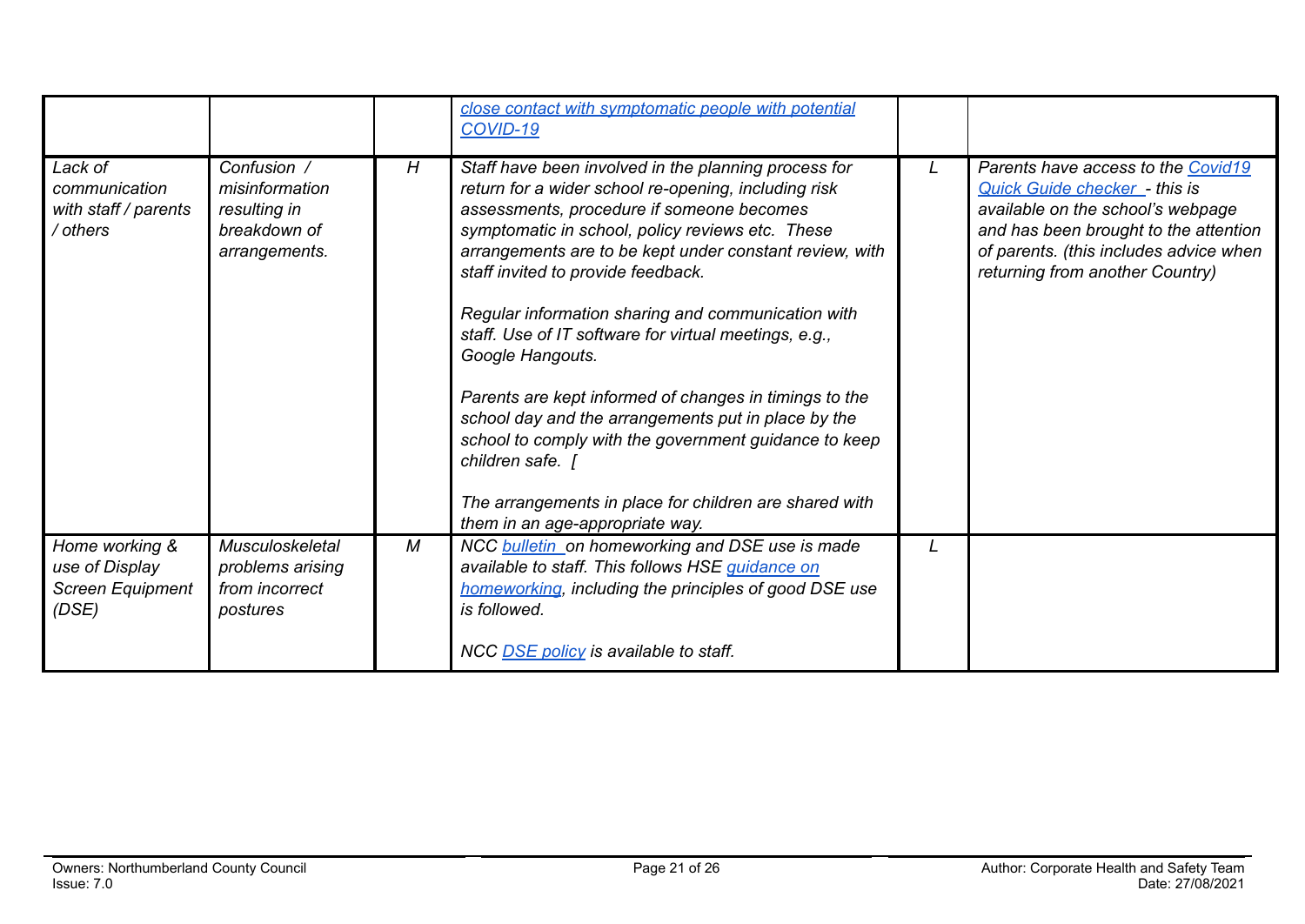| Uncertainty due to<br>the unprecedented<br>nature of the<br>pandemic<br>Maintaining staff<br>wellbeing and<br>mental health | Stress and anxiety<br>arising through<br>uncertainty, lack of<br>control and<br>reduced contact | M | Regular information sharing and communication. Use of<br>IT software for virtual meetings, e.g. Google Hangouts.<br>Shared distribution of workload, e.g. rota for staff in<br>school and those homeworking.<br>Regular communications are in place between staff and<br>Managers. Staff also have access to all shared<br>information/documentation. Governing Body are<br>involved with decision making in relation to measures in<br>place where appropriate.                                                                                                                                                                                                                                                                                                                                                                                                                                                        |   | Stress risk assessment reviewed.<br><b>Education and Skills - Staff Wellbeing</b><br>padlet<br><b>Supporting Emotional and Mental</b><br><b>Health - Information for Schools.</b><br>Telephone support & counselling<br>Wellbeing quide for staff working in<br>schools and trusts                                                                                                                                                                                                                                                                                                                                                                                                                               |
|-----------------------------------------------------------------------------------------------------------------------------|-------------------------------------------------------------------------------------------------|---|-------------------------------------------------------------------------------------------------------------------------------------------------------------------------------------------------------------------------------------------------------------------------------------------------------------------------------------------------------------------------------------------------------------------------------------------------------------------------------------------------------------------------------------------------------------------------------------------------------------------------------------------------------------------------------------------------------------------------------------------------------------------------------------------------------------------------------------------------------------------------------------------------------------------------|---|------------------------------------------------------------------------------------------------------------------------------------------------------------------------------------------------------------------------------------------------------------------------------------------------------------------------------------------------------------------------------------------------------------------------------------------------------------------------------------------------------------------------------------------------------------------------------------------------------------------------------------------------------------------------------------------------------------------|
| Pupil uncertainty<br>surrounding<br>attendance/return<br>to school/self<br>isolation                                        | <b>Stress and anxiety</b><br>impacting<br>themselves and<br>staff                               | M | Good communication of Covid19 controls<br>measures/arrangements to parents and pupils provides<br>reassurance on attendance or return to school.<br>[consider publishing risk assessment on school<br>webpage]. Parents have the opportunity to discuss<br>concerns with school staff.<br>Provision of pastoral and extra-curricular activities<br>available to all pupils designed to:<br>support the rebuilding of friendships and social<br>engagement<br>address and equip pupils to respond to issues<br>linked to coronavirus (COVID-19)<br>support pupils with approaches to improving their<br>physical and mental wellbeing<br>Where vulnerable pupils (such as those who have a<br>social worker or an education health and care (EHC)<br>plan) are required to learn from home due to restricted<br>attendance due to an outbreak, arrangements are in<br>place to keep in contact with them, offer pastoral | L | Kooth - support for young people<br>from 11-25<br>The government has launched the<br><b>Wellbeing for Education Return</b><br>programme, which will provide<br>training and resources for teachers<br>and staff in all state-funded schools to<br>respond to the wellbeing and mental<br>health needs of children and young<br>people as a result of coronavirus<br>(COVID-19). The training provides<br>practical examples to support staff,<br>children and young people within a<br>school.<br><b>Supporting Emotional and Mental</b><br><b>Health - Information for Schools.</b><br>PHE offer access to a free online<br><b>Psychological First Aid course that</b><br>teaching staff can access. The course |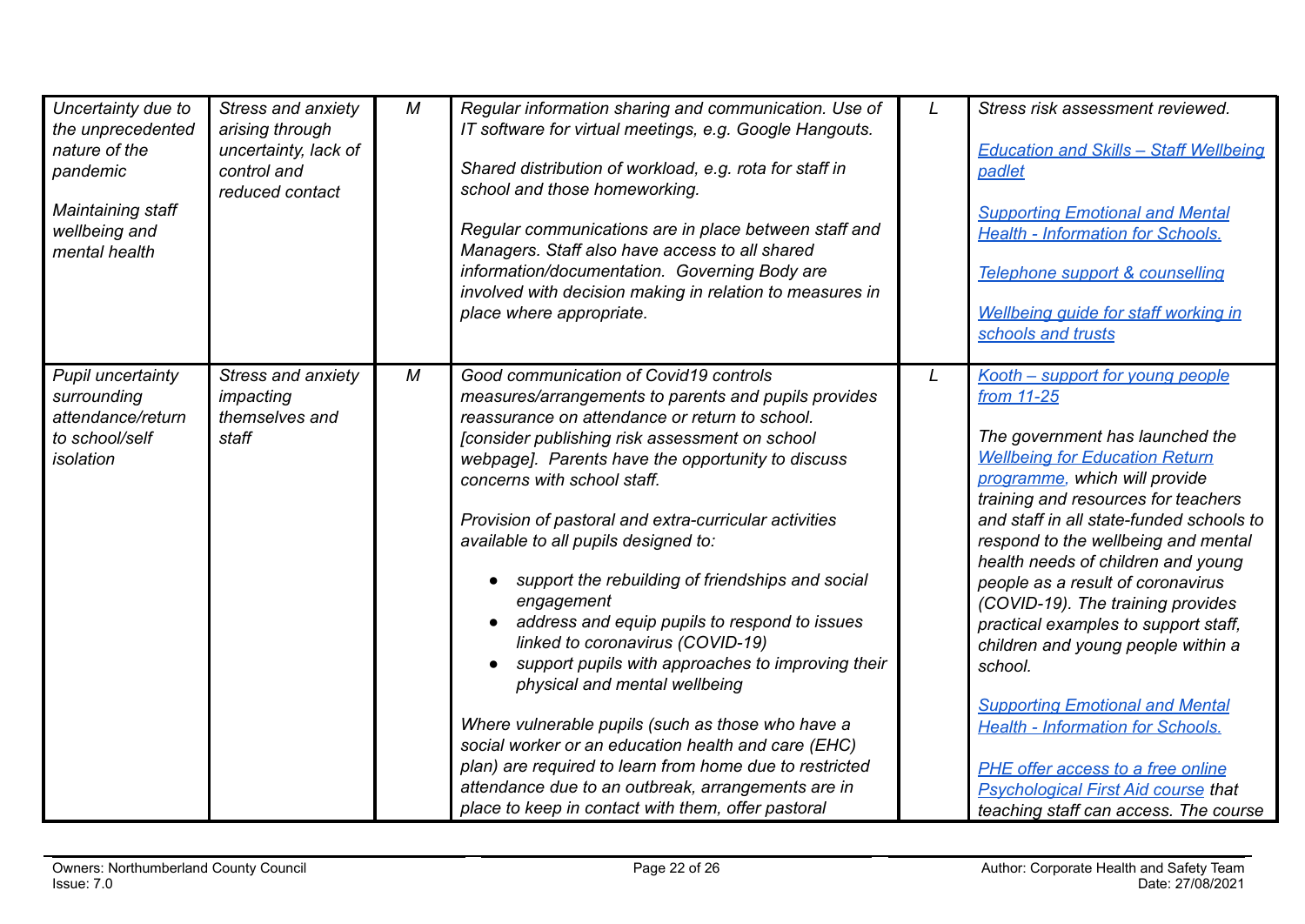|  | support, and check they are able to access education<br>support.<br>' [see government guidance for further information and<br>apply as appropriate - record details here]. | provides practical and emotional<br>support to children and young people<br>affected by emergencies or crisis<br>situations, such as COVID. |
|--|----------------------------------------------------------------------------------------------------------------------------------------------------------------------------|---------------------------------------------------------------------------------------------------------------------------------------------|
|  |                                                                                                                                                                            |                                                                                                                                             |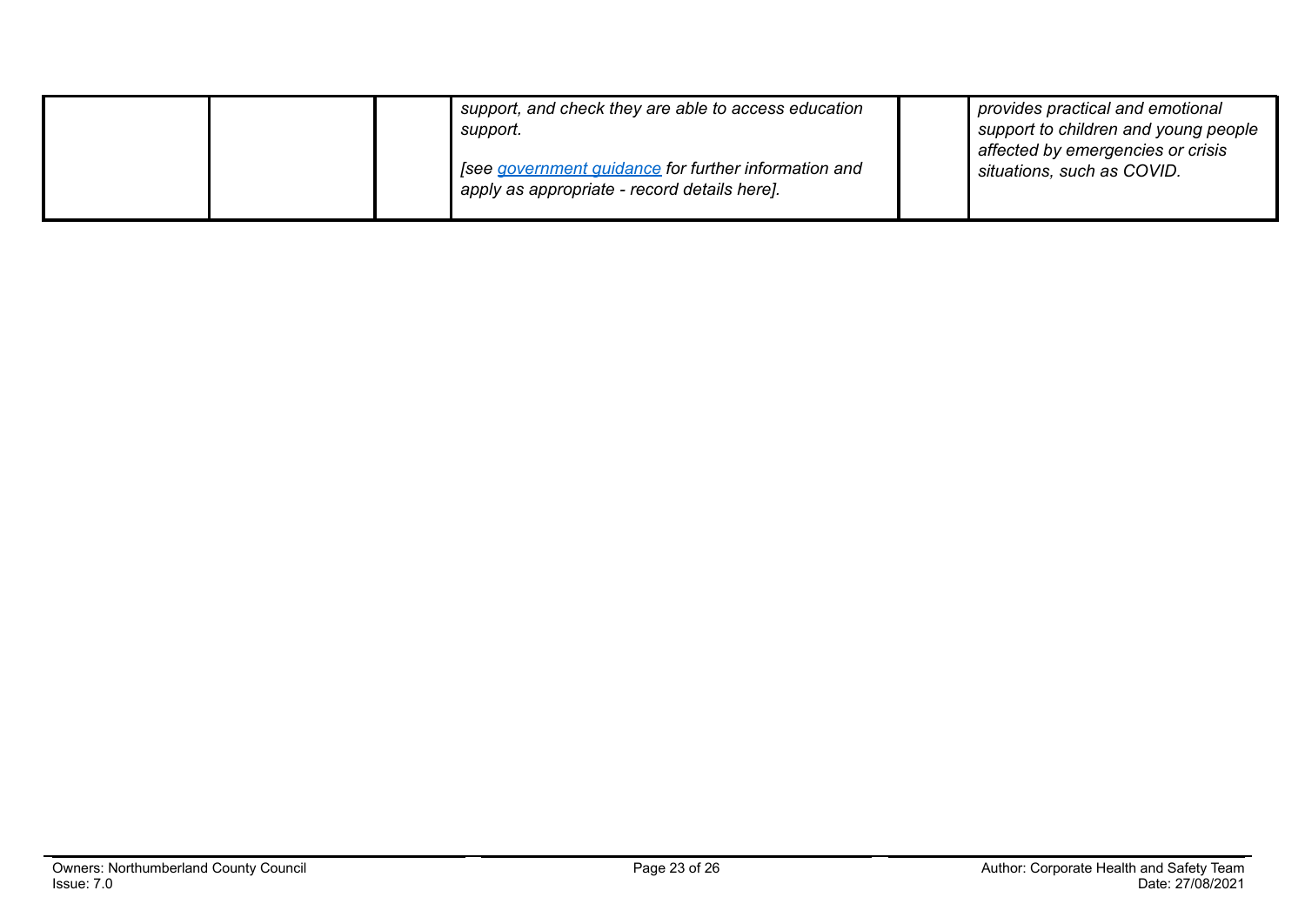## **Useful Links:**

- Government/Public Health England Advice: <https://www.gov.uk/coronavirus> / Coronavirus [\(COVID-19\):](https://www.gov.uk/government/collections/coronavirus-covid-19-guidance-for-schools-and-other-educational-settings) guidance for schools and other educational *[settings](https://www.gov.uk/government/collections/coronavirus-covid-19-guidance-for-schools-and-other-educational-settings)*
- *● HSE Advice: <https://www.hse.gov.uk/news/coronavirus.htm>*
- *● NCC Guidance: <http://staff/Communications/Coronavirus-information.aspx>*
- *● Northumberland Education: <http://northumberlandeducation.co.uk/coronavirus/>*
- *● DFE Advice: [DfE.coronavirushelpline@education.gov.uk](mailto:DfE.coronavirushelpline@education.gov.uk)*
- *● NCC PPE Risk [Assessment;](https://drive.google.com/open?id=1sUlE_jdLkBZdI43kOR6mYCzaiKlTeRzGkODE3qshrr4) NCC Staff Risk [assessment](https://docs.google.com/document/d/1GFWU1_ox_k5SlXHhDfxdwa_gNnBlCM60NNhXjr7Kf40/edit)*
- *● NCC Health and Safety Team [webpage](https://www.northumberland.gov.uk/About/Staff.aspx#staffhealthsafety)*
- *● Local Authority Scenario Guidance for Covid-19 Infection, [Protection](https://docs.google.com/document/d/1v4ujp1l1zuF89TqDOED7T1kucMSPPyLnLQwor2CHq08/edit) and Control*
- *● NCC Control of [Infection](https://www.northumberland.gov.uk/NorthumberlandCountyCouncil/media/About-the-Council/Staff%20Information/Health%20and%20safety/Policy%20Documents%20and%20Guidance/Control-of-Infection-Policy-August-2013-HR-Policy.docx) Policy*
- *● Public Health - Q&A for [Teachers](https://drive.google.com/file/d/17XV-sP7aRNuW59JxoHV6YQzh62rm1wRZ/view?usp=sharing) and Parents*
- *● NCC [Corporate](https://northumberland365.sharepoint.com/:w:/s/StaffPortal/EZ8UvoW88aZCi74_cavsuuIBWlHIpnJFVMVn1mM_pulI3Q) Health and Safety Advice - FAQs for School Head Teachers*
- *● [Corporate](https://docs.google.com/document/d/1qs4cbslP43wLz5MsoDJZ7OCTo_1AyQq76kXIc_KYhls/edit) H&S Briefing Note - 10/7/2020*
- *● [Northumberland](https://public.tableau.com/profile/julian5701#!/vizhome/COVID-19inNorthumberland/Introduction) Covid19 Dashboard*
- *Q&A Videos from PHE for [School](https://northumberlandeducation.co.uk/qa-videos-to-help-school-staff-2/) Staff*
- **●** *Local [Restrictions](https://www.gov.uk/guidance/local-restriction-tiers-what-you-need-to-know) tiers - What you need to know*
- **●** *NCC Evolve [System](https://evolve.edufocus.co.uk/evco10/evchome_public.asp?domain=northumberlandvisits.org.uk)*
- **●** *Health and safety on [educational](https://www.gov.uk/government/publications/health-and-safety-on-educational-visits/health-and-safety-on-educational-visits) visits*
- ●

## **Document History**

| Item                                                                  | Nature of change                                                                                                                     | Date of Update |
|-----------------------------------------------------------------------|--------------------------------------------------------------------------------------------------------------------------------------|----------------|
| Staff/Pupils displaying symptoms of coronavirus whilst  <br>at school | Update to reflect change in self isolation requirements for close<br>contact of suspected or confirmed cases of the Omicron variant. | 07/12/2021     |